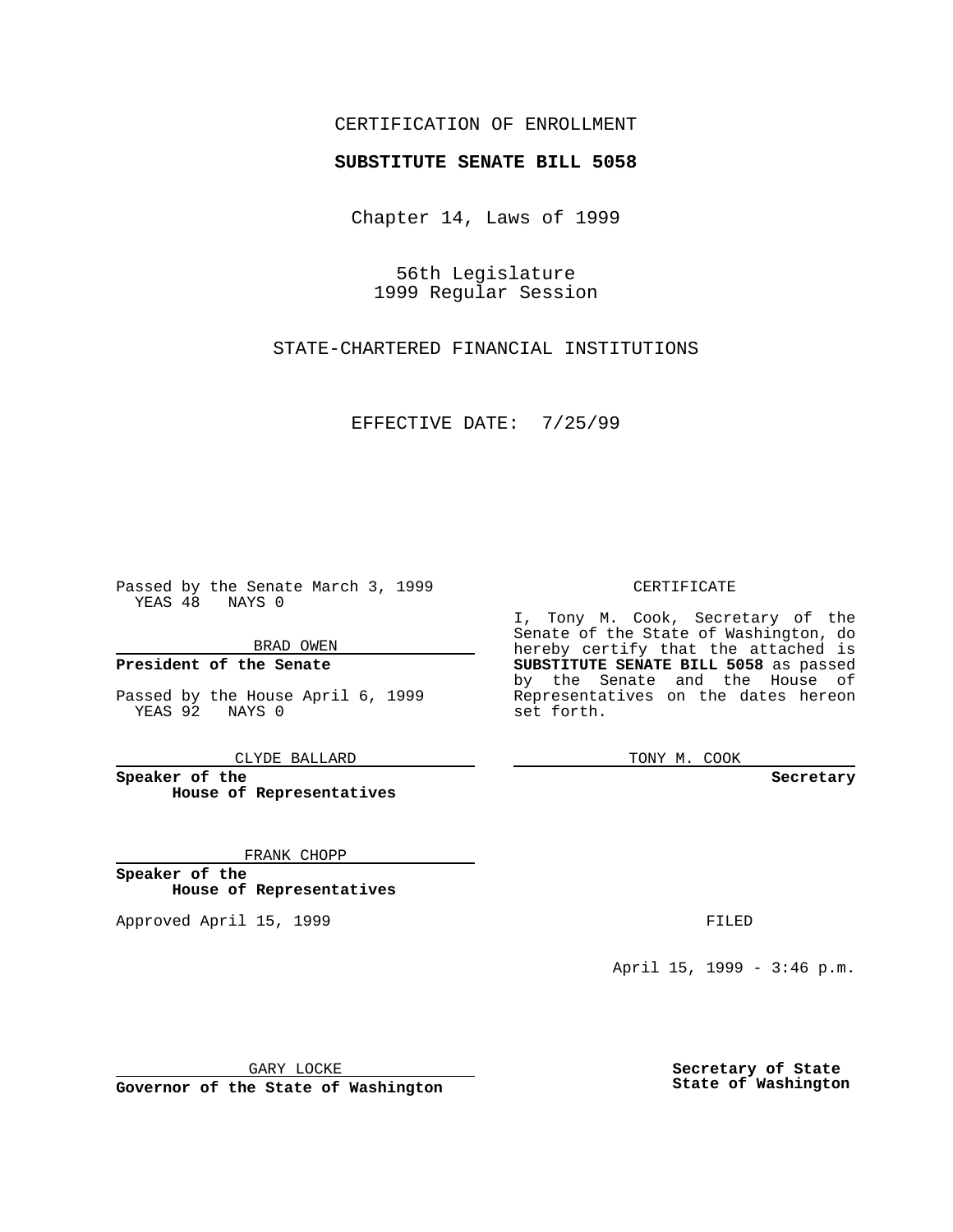## **SUBSTITUTE SENATE BILL 5058** \_\_\_\_\_\_\_\_\_\_\_\_\_\_\_\_\_\_\_\_\_\_\_\_\_\_\_\_\_\_\_\_\_\_\_\_\_\_\_\_\_\_\_\_\_\_\_

\_\_\_\_\_\_\_\_\_\_\_\_\_\_\_\_\_\_\_\_\_\_\_\_\_\_\_\_\_\_\_\_\_\_\_\_\_\_\_\_\_\_\_\_\_\_\_

Passed Legislature - 1999 Regular Session

### **State of Washington 56th Legislature 1999 Regular Session**

**By** Senate Committee on Commerce, Trade, Housing & Financial Institutions (originally sponsored by Senators Prentice and Winsley; by request of Department of Financial Institutions)

Read first time 02/02/1999.

 AN ACT Relating to the establishment and authority to conduct the business of state-chartered financial institutions; amending RCW 30.08.020, 30.08.080, 32.04.020, 32.04.082, 32.08.140, 32.08.142, 32.08.146, 32.12.020, 32.12.090, 32.16.040, 32.16.050, 32.20.010, 32.20.020, 32.20.330, 32.20.400, 32.20.445, 32.32.500, 32.32.520, 32.34.010, 32.34.020, and 32.34.060; reenacting and amending RCW 32.04.080 and 32.04.085; adding a new section to chapter 32.20 RCW; adding a new section to chapter 32.34 RCW; adding a new chapter to Title 32 RCW; and repealing RCW 32.20.160.

BE IT ENACTED BY THE LEGISLATURE OF THE STATE OF WASHINGTON:

 NEW SECTION. **Sec. 1.** When authorized by the director, one or more natural persons, citizens of the United States, may incorporate a stock savings bank in the manner prescribed under this chapter. No stock savings bank may incorporate for less amount nor commence business unless it has a paid-in capital stock, surplus and undivided profits in the amount as may be determined by the director after consideration of the proposed location, management, and the population and economic characteristics for the area, the nature of the proposed activities and operation of the stock savings bank, and other factors deemed pertinent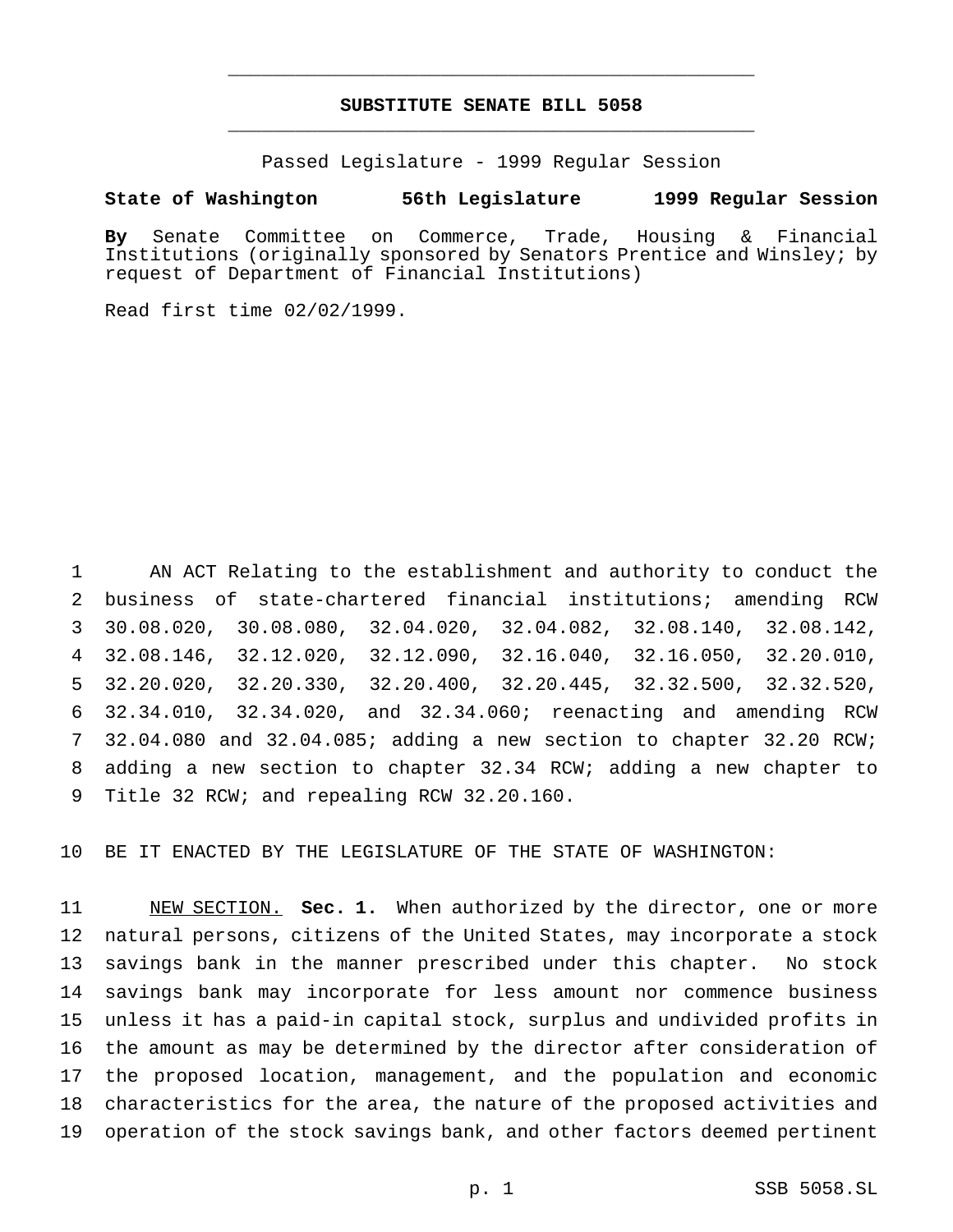by the director. Before commencing business, each stock savings bank shall have subscribed and paid into it in the same manner as is required for capital stock, an amount equal to at least ten percent of the capital stock required, that shall be carried in the undivided profit account and may be used to defray organization and operating expenses of the company. Any sum not so used shall be transferred to the surplus fund of the company before any dividend shall be declared to the stockholders.

 NEW SECTION. **Sec. 2.** Persons desiring to incorporate a stock savings bank shall file with the director a notice of their intention to organize a stock savings bank in such form and containing such information as the director shall require, together with proposed articles of incorporation, which shall be submitted for examination to the director at his or her office.

The proposed articles of incorporation shall state:

(1) The name of the stock savings bank;

 (2) The city, village, or locality and county where the head office 18 of the corporation is to be located;

(3) The nature of its business, that of a stock savings bank;

 (4) The amount of its capital stock, which shall be divided into shares of a par or no par value as may be provided in the articles of incorporation;

 (5) The names and places of residence and mailing addresses of the persons who as directors are to manage the corporation until the first annual meeting of its stockholders;

 (6) If there is to be preferred or special classes of stock, a statement of preferences, voting rights, if any, limitations and 28 relative rights in respect of the shares of each class; or a statement that the shares of each class shall have the attributes as shall be determined by the stock savings bank's board of directors from time to time with the approval of the director;

 (7) Any provision granting the shareholders the preemptive right to acquire additional shares of the stock savings bank and any provision granting shareholders the right to cumulate their votes;

 (8) Any provision, not inconsistent with law, which the incorporators elect to set forth in the articles of incorporation for the regulation of the affairs of the corporation, including any provision restricting the transfer of shares, any provision which under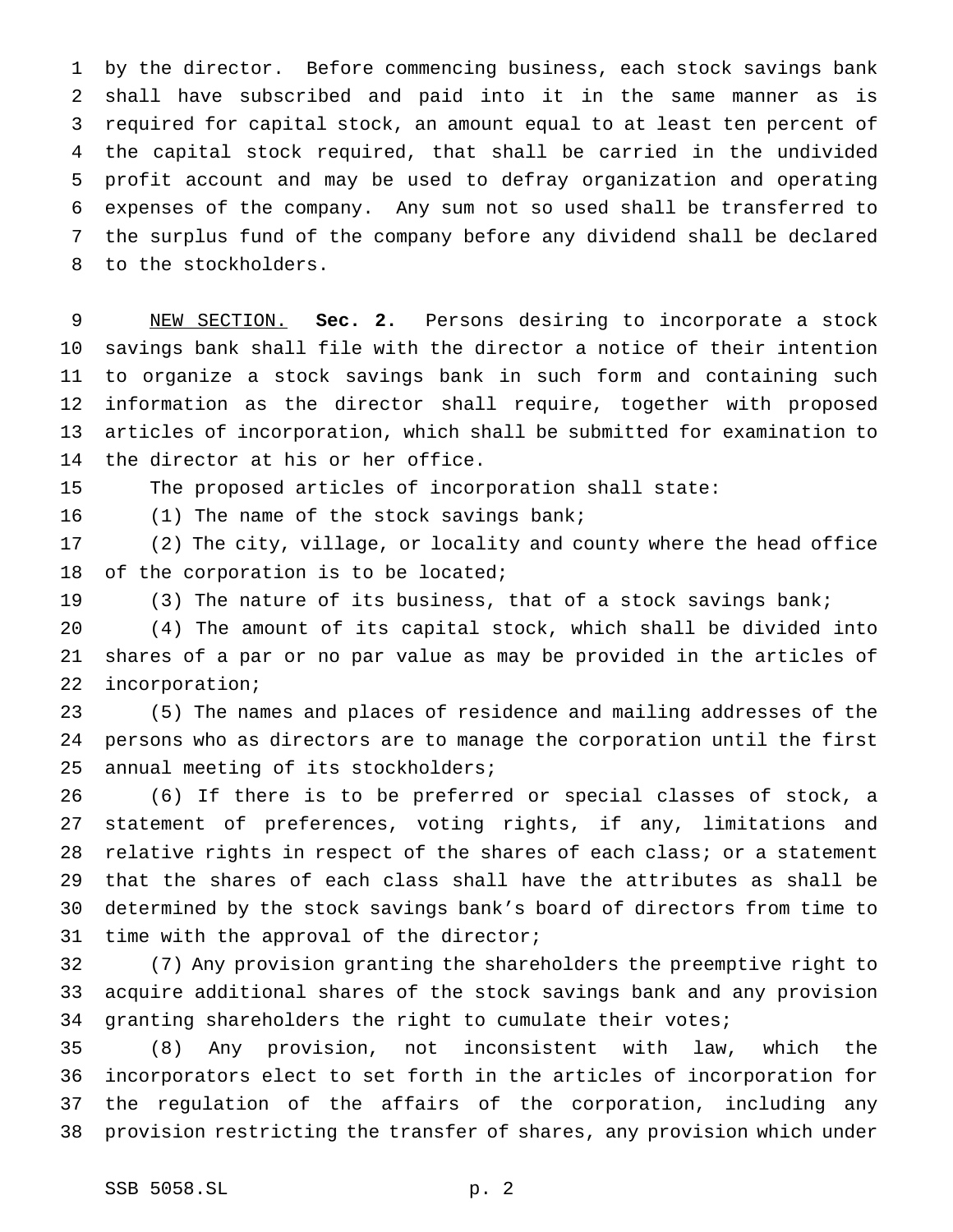this title is required or permitted to be set forth in the bylaws, and any provision permitted by RCW 23B.17.030;

 (9) Any provision the incorporators elect to so set forth, not inconsistent with law or the purposes for which the stock savings bank is organized, or any provision limiting any of the powers granted in this title.

 It is not necessary to set forth in the articles of incorporation any of the corporate powers granted in this title. The articles of incorporation shall be signed by all of the incorporators.

 NEW SECTION. **Sec. 3.** When the notice of intention to organize and proposed articles of incorporation complying with section 2 of this act have been received by the director, together with the fees required by law, the director shall ascertain from the best source of information at his or her command and by such investigation as he or she may deem necessary, whether the character, responsibility and general fitness of the persons named in the articles are such as to command confidence and warrant belief that the business of the proposed stock savings bank will be honestly and efficiently conducted in accordance with the intent and purpose of this title, whether the resources in the neighborhood of such place and in the surrounding country afford a reasonable promise of adequate support for the proposed stock savings bank, and whether the proposed stock savings bank is being formed for other than the legitimate objects covered by this title.

 NEW SECTION. **Sec. 4.** After the director is satisfied of the above facts, and, within six months of the date the notice of intention to organize has been received in his or her office, the director shall notify the incorporators to file executed articles of incorporation with the director in triplicate. Unless the director otherwise consents in writing, such articles shall be in the same form and shall contain the same information as the proposed articles and shall be filed with the director within ten days of such notice. Within thirty days after the receipt of such articles of incorporation, the director shall endorse upon each of the copies, over his or her official signature, the word "approved," or the word "refused," with the date of such endorsement. In case of refusal the director shall immediately return one of the copies, so endorsed, together with a statement explaining the reason for refusal to the person from whom the articles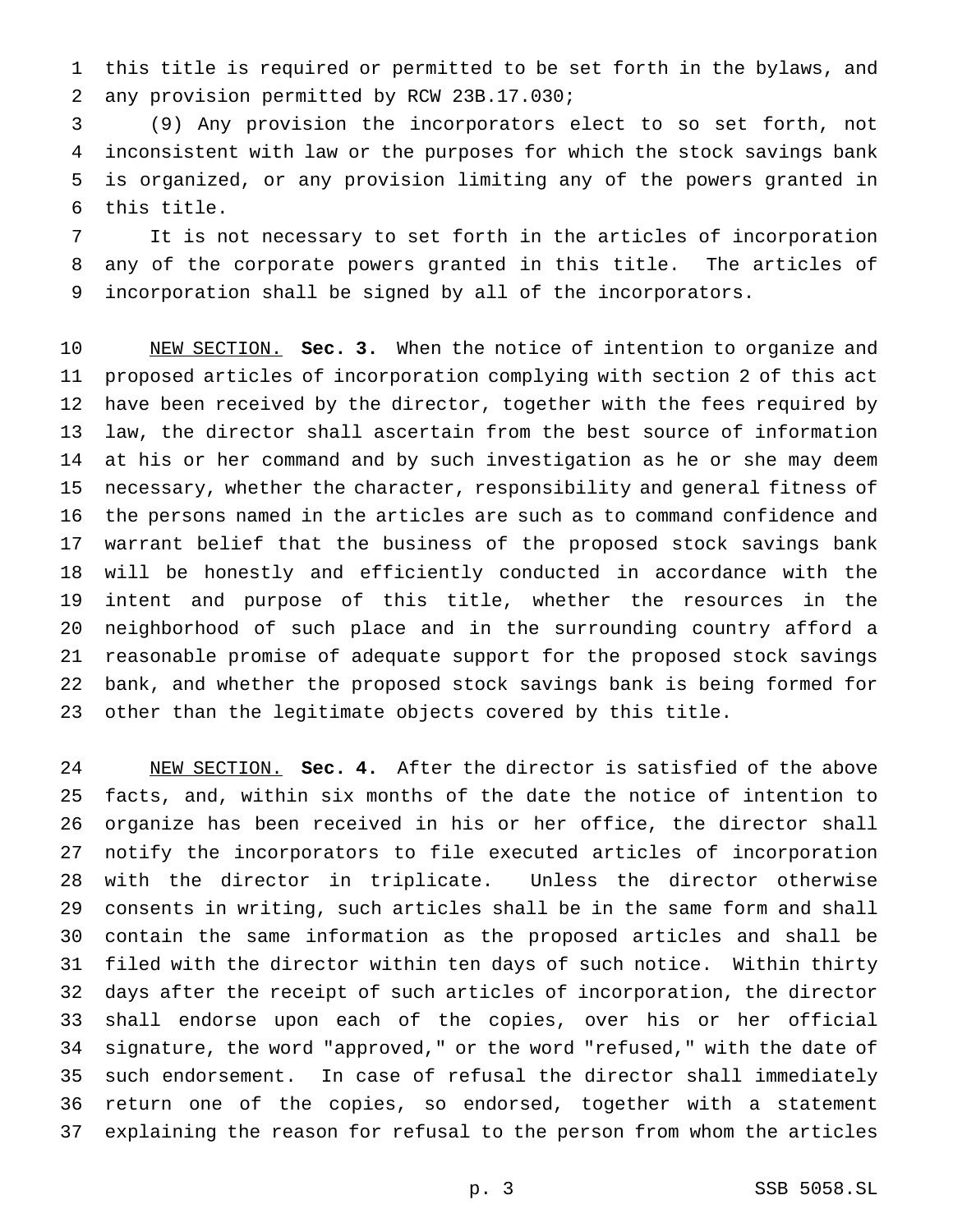were received, which refusal shall be conclusive, unless the incorporators, within ten days of the issuance of such notice of refusal, shall request a hearing pursuant to the administrative procedure act, chapter 34.05 RCW.

 NEW SECTION. **Sec. 5.** In case of approval the director shall immediately give notice to the proposed incorporators and file one of the copies of the articles of incorporation in his or her own office, and shall transmit another copy to the secretary of state, and the last to the incorporators. Upon receipt from the proposed incorporators of the fees as are required for filing and recording other articles of incorporation, the secretary of state shall file and record the articles. Upon the filing of articles of incorporation approved by the director with the secretary of state, all persons named in the articles and their successors shall become and be a corporation, which shall have the powers and be subject to the duties and obligations prescribed by this title, and whose existence shall continue from the date of the filing of such articles until terminated pursuant to law; but such corporation shall not transact any business except as is necessarily preliminary to its organization until it has received a certificate of authority.

 NEW SECTION. **Sec. 6.** A stock savings bank amending its articles of incorporation shall deliver articles of amendment to the director for filing as required for articles of incorporation. The articles of amendment shall set forth:

25 (1) The name of the stock savings bank;

26 (2) The text of each amendment adopted;

(3) The date of each amendment's adoption;

 (4) If the amendment was adopted by the incorporators or board of directors without shareholder action, a statement to that effect and 30 that shareholder action was not required; and

 (5) If shareholder action was required, a statement that the amendment was duly approved by the shareholders in accordance with the provisions of RCW 32.32.490.

 NEW SECTION. **Sec. 7.** Before any stock savings bank is authorized to do business, and within ninety days after approval of the articles of incorporation or such other time as the director may allow, it shall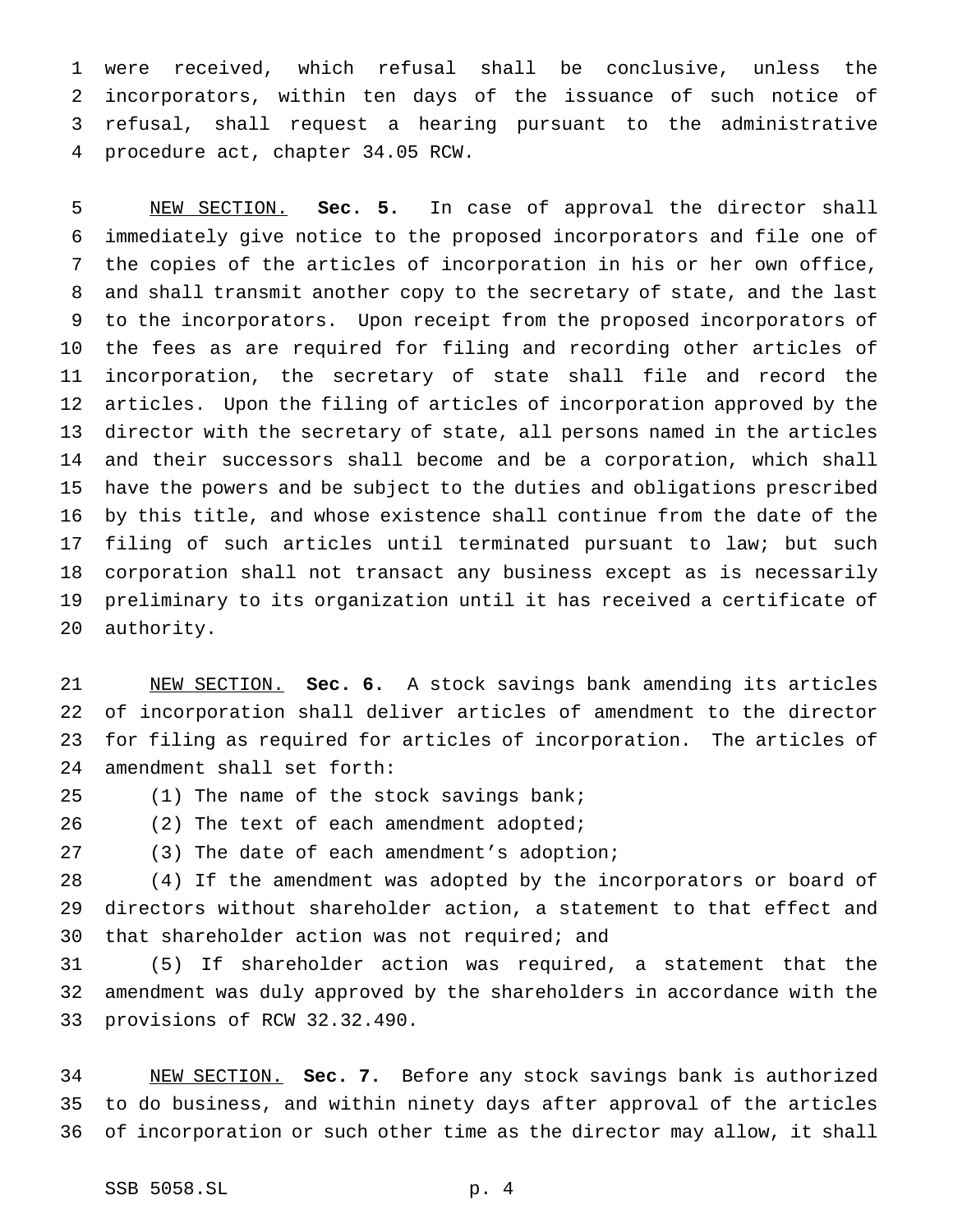furnish proof satisfactory to the director that such corporation has a paid-in capital in the amount determined by the director, that the requisite surplus or reserve fund has been accumulated or paid in cash, and that it has in good faith complied with all the requirements of law and fulfilled all the conditions precedent to commencing business imposed by this title. If so satisfied, and within thirty days after receipt of such proof, the director shall issue under his or her hand and official seal, in triplicate, a certificate of authority for such corporation. The certificate shall state that the named corporation has complied with the requirements of law and that it is authorized to transact the business of a stock savings bank. However, the director may make his or her issuance of the certificate to a stock savings bank authorized to accept deposits, conditional upon the granting of deposit insurance by the federal deposit insurance corporation, and in such event, shall set out such condition in a written notice which shall be delivered to the corporation.

 One of the triplicate certificates shall be transmitted by the director to the corporation and one of the other two shall be filed by the director in the office of the secretary of state and shall be attached to the articles of incorporation. However, if the issuance of the certificate is made conditional upon the granting of deposit insurance by the federal deposit insurance corporation, the director shall not transmit or file the certificate until such condition is satisfied.

 NEW SECTION. **Sec. 8.** Every corporation authorized by the laws of this state to do business as a stock savings bank, which corporation shall have failed to organize and commence business within six months after certificate of authority to commence business has been issued by the director, shall forfeit its rights and privileges as such corporation, which fact the director shall certify to the secretary of state, and such certificate of forfeiture shall be filed and recorded in the office of the secretary of state in the same manner as the certificate of authority. However, the director may, upon showing of cause satisfactory to him or her, issue an order under his or her hand and seal extending for not more than three months the time within which such organization may be effected and business commenced, such order to be transmitted to the office of the secretary of state and filed and recorded.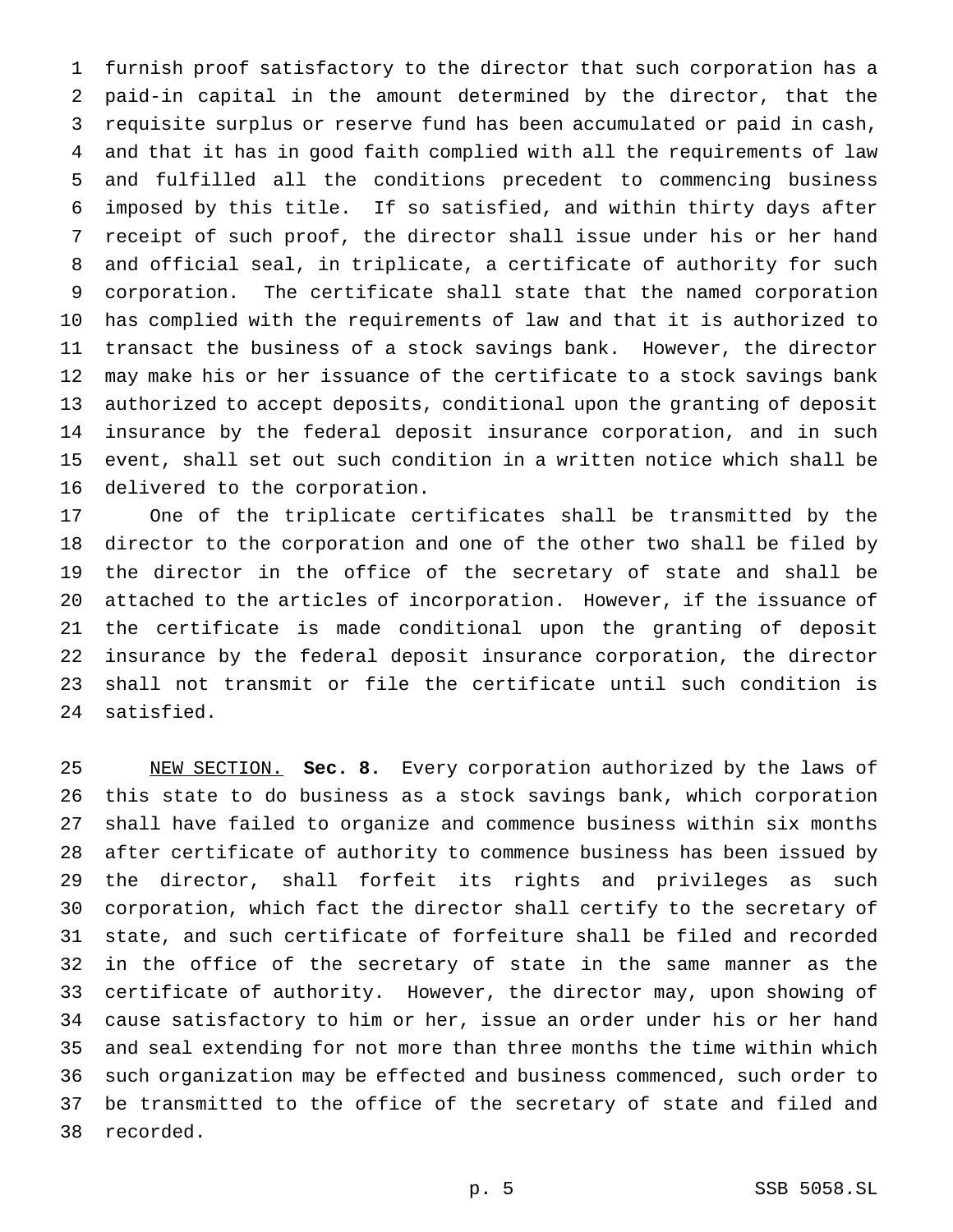NEW SECTION. **Sec. 9.** At any time not less than one year prior to the expiration of the time of the existence of any mutual savings bank or stock savings bank, it may by written application to the director, signed and verified by a majority of its directors and approved in writing by the owners of not less than two-thirds of its capital stock, apply to the director for leave to file amended articles of incorporation, extending its time of existence. Prior to acting upon such application, the director shall make such investigation of the applicant as he or she deems necessary. If the director determines that the applicant is in sound condition, that it is conducting its business in a safe manner and in compliance with law and that no reason exists why it should not be permitted to continue, he or she shall issue to the applicant a certificate authorizing it to file amended articles of incorporation extending the time of its existence until such time as it be dissolved by the act of its shareholders owning not less than two-thirds of its stock, or until its certificate of authority becomes revoked or forfeited by reason of violation of law, or until its affairs be taken over by the director for legal cause and finally wound up by him or her. Otherwise the director shall notify the applicant that he or she refuses to grant such certificate. The applicant may appeal from such refusal in the same manner as in the case of a refusal to grant an original certificate of authority. Otherwise the determination of the director shall be conclusive.

 Upon receiving a certificate, as hereinabove provided, the applicant may file amended articles of incorporation, extending the time of its existence for the term authorized, to which shall be attached a copy of the certificate of the director. Such articles shall be filed in the same manner and upon payment of the same fees as for original articles of incorporation.

 Should any mutual savings bank or stock savings bank fail to continue its existence in the manner provided and be not previously dissolved, the director shall at the end of its original term of existence immediately take possession of the corporation and wind up its affairs in the same manner as in the case of insolvency.

 NEW SECTION. **Sec. 10.** (1) Shares of a stock savings bank may, but need not be, represented by certificates. Unless this title expressly provides otherwise, the rights and obligations of shareholders are identical whether or not their shares are represented by certificates.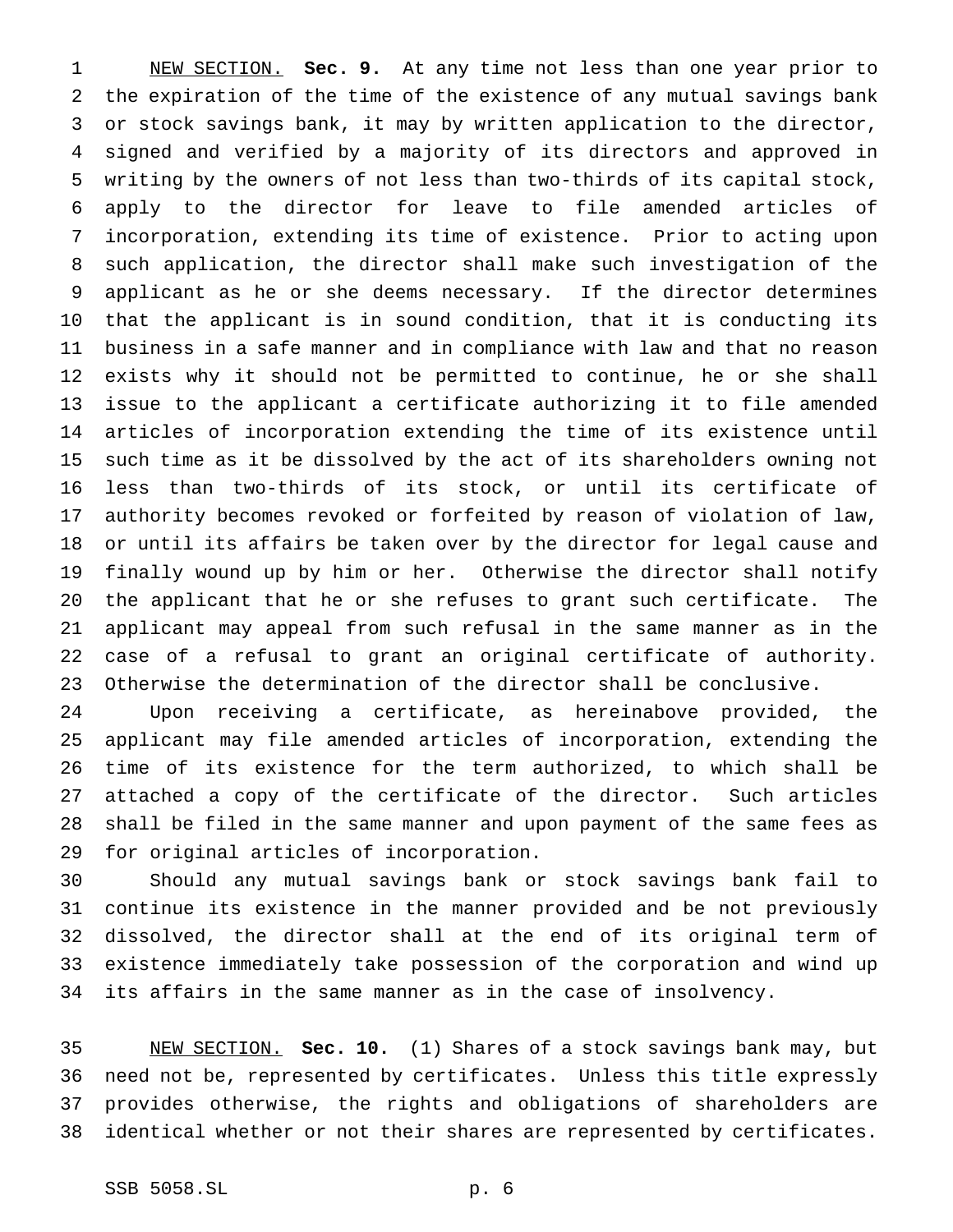At a minimum, each share certificate must state the information required to be stated and must be signed as provided in RCW 23B.06.250 and/or 23B.06.270 for corporations.

 (2) Unless the articles of incorporation or bylaws provide otherwise, the board of directors of a stock savings bank may authorize the issue of some or all of the shares of any or all of its classes or series without certificates. The authorization does not affect shares already represented by certificates until they are surrendered to the stock savings bank.

 (3) Within a reasonable time after the issue or transfer of shares without certificates, the stock savings bank shall send the shareholder a written statement of the information required to be stated on certificates under subsection (1) of this section.

 **Sec. 11.** RCW 30.08.020 and 1995 c 134 s 3 are each amended to read as follows:

 Persons desiring to incorporate a bank or trust company shall file with the director a notice of their intention to organize a bank or trust company in such form and containing such information as the director shall prescribe by rule, together with proposed articles of incorporation, which shall be submitted for examination to the director 21 at his or her office  $((\frac{in}{n-1}, \frac{min}{n})$ .

The proposed articles of incorporation shall state:

(1) The name of such bank or trust company.

 (2) The city, village or locality and county where the head office of such corporation is to be located.

 (3) The nature of its business, whether that of a commercial bank, or a trust company.

 (4) The amount of its capital stock, which shall be divided into shares of a par or no par value as may be provided in the articles of incorporation.

 (5) The names and places of residence and mailing addresses of the persons who as directors are to manage the corporation until the first annual meeting of its stockholders.

 (6) If there is to be preferred or special classes of stock, a statement of preferences, voting rights, if any, limitations and relative rights in respect of the shares of each class; or a statement that the shares of each class shall have the attributes as shall be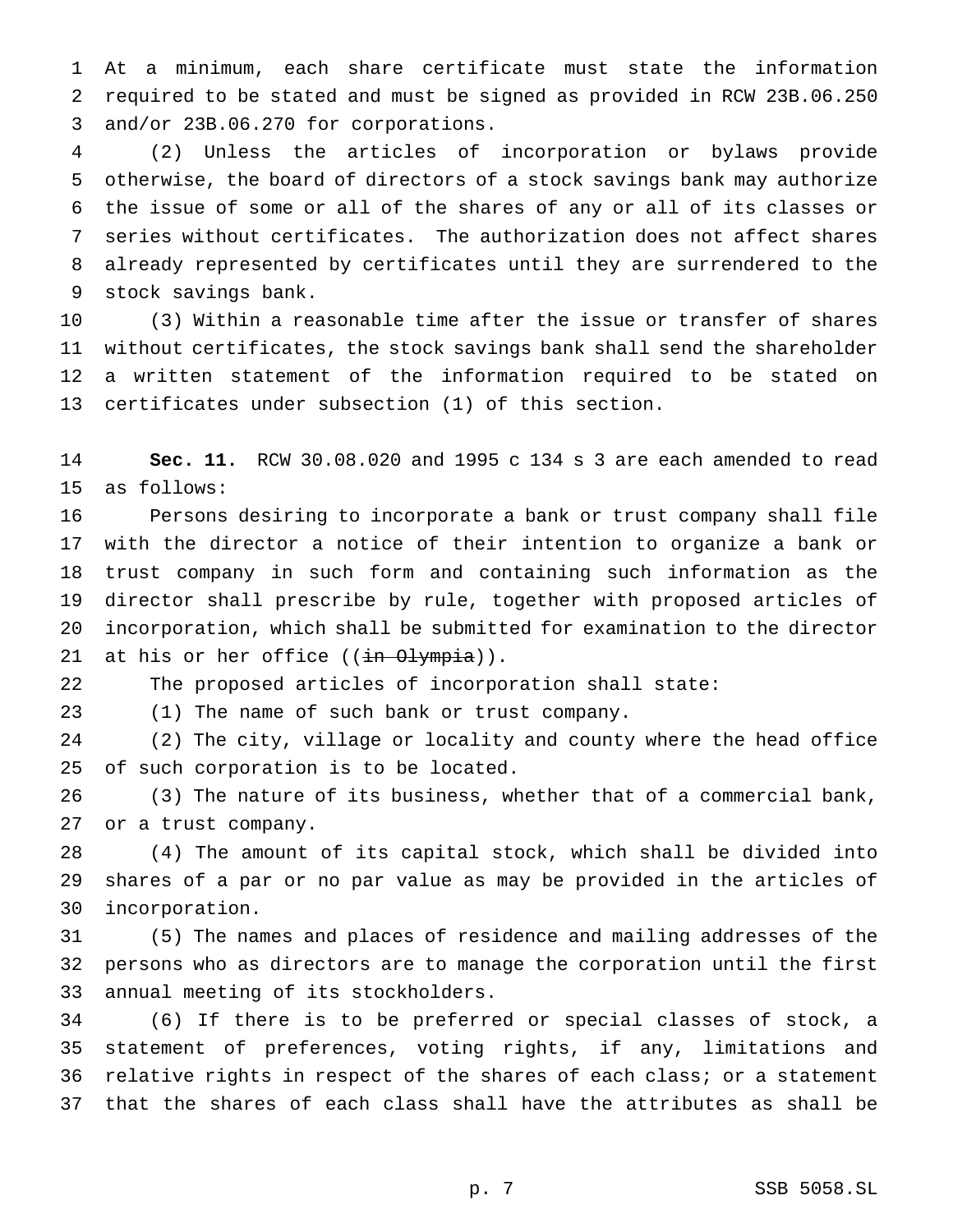determined by the bank's board of directors from time to time with the approval of the director.

 (7) Any provision granting the shareholders the preemptive right to acquire additional shares of the bank and any provision granting shareholders the right to cumulate their votes.

 (8) Any provision, not inconsistent with law, which the incorporators elect to set forth in the articles of incorporation for the regulation of the affairs of the corporation, including any provision restricting the transfer of shares, any provision which under this title is required or permitted to be set forth in the bylaws, and any provision permitted by RCW 23B.17.030.

 (9) Any provision the incorporators elect to so set forth, not inconsistent with law or the purposes for which the bank is organized, or any provision limiting any of the powers granted in this title.

 It shall not be necessary to set forth in the articles of incorporation any of the corporate powers granted in this title. The articles of incorporation shall be signed by all of the incorporators.

 **Sec. 12.** RCW 30.08.080 and 1994 c 92 s 49 are each amended to read as follows:

 At any time not less than one year prior to the expiration of the 21 time of the existence of any bank( $(\tau)$ ) or trust company ((or mutual 22 savings bank)), it may by written application to the director, signed and verified by a majority of its directors and approved in writing by the owners of not less than two-thirds of its capital stock, apply to the director for leave to file amended articles of incorporation, extending its time of existence. Prior to acting upon such application, the director shall make such investigation of the applicant as he or she deems necessary. If the director determines that the applicant is in sound condition, that it is conducting its business in a safe manner and in compliance with law and that no reason exists why it should not be permitted to continue, he or she shall issue to the applicant a certificate authorizing it to file amended articles of incorporation extending the time of its existence until such time as it be dissolved by the act of its shareholders owning not less than two-thirds of its stock, or until its certificate of authority becomes revoked or forfeited by reason of violation of law, or until its affairs be taken over by the director for legal cause and finally wound up by him or her. Otherwise the director shall notify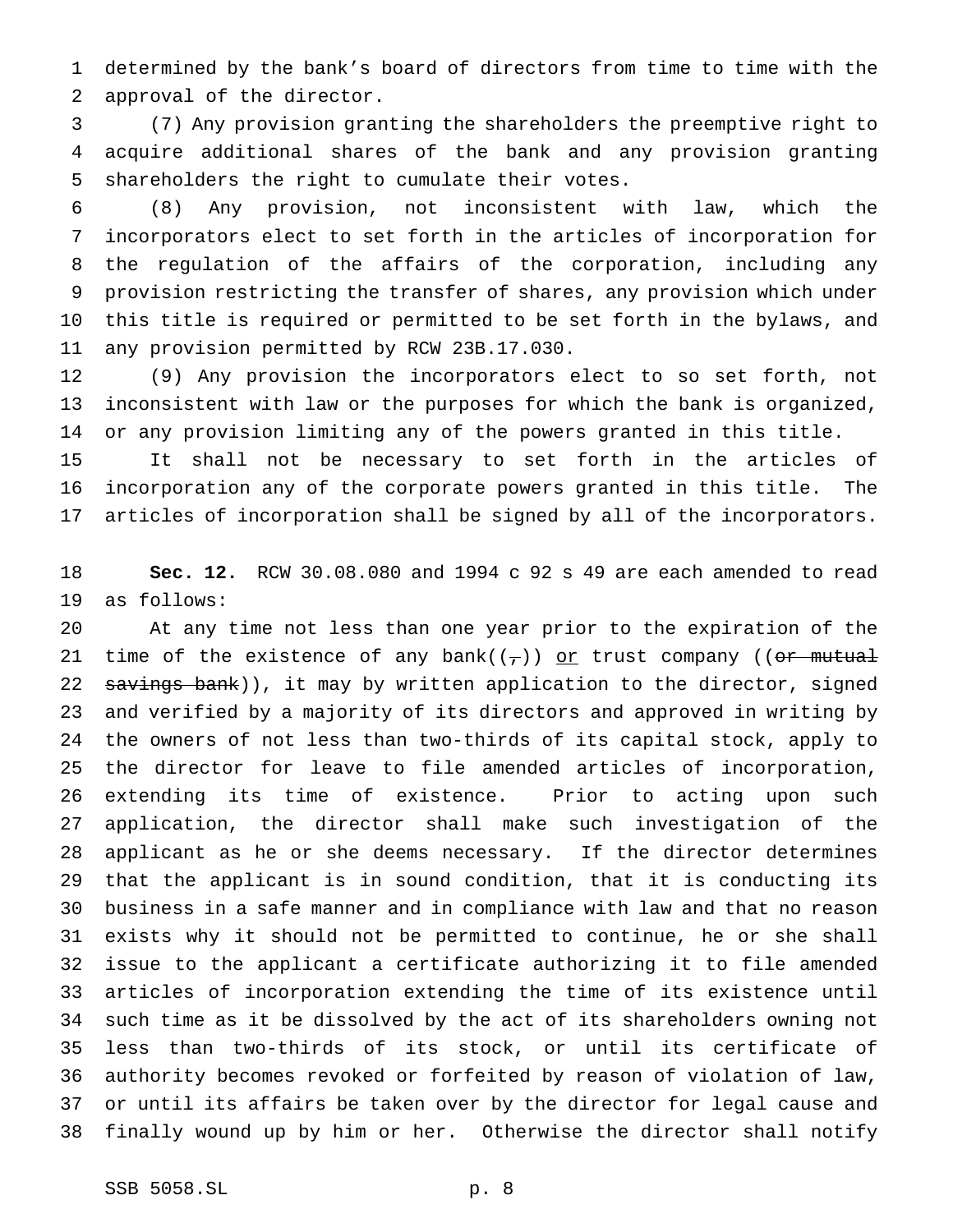the applicant that he or she refuses to grant such certificate. The applicant may appeal from such refusal in the same manner as in the case of a refusal to grant an original certificate of authority. Otherwise the determination of the director shall be conclusive.

 Upon receiving a certificate, as hereinabove provided, the applicant may file amended articles of incorporation, extending the time of its existence for the term authorized, to which shall be attached a copy of the certificate of the director. Such articles shall be filed in the same manner and upon payment of the same fees as for original articles of incorporation.

11 Should any bank $((\tau))$  or trust company ((or mutual savings bank)) fail to continue its existence in the manner herein provided and be not previously dissolved, the director shall at the end of its original term of existence immediately take possession thereof and wind up the same in the same manner as in the case of insolvency.

 **Sec. 13.** RCW 32.04.020 and 1997 c 101 s 5 are each amended to read as follows:

 Unless the context clearly requires otherwise, the definitions in this section apply throughout this title.

20 (1) The use of the term "savings bank" or "mutual savings bank" 21 refers to ((mutual)) savings banks ((and)) organized under chapter 32.08 or chapter 32.-- RCW (sections 1 through 10 of this act) or 23 converted ((mutual savings banks only)) under chapter 32.32 or 33.44 24 RCW.

 (2) The use of the words "mutual savings" as part of a name under which business of any kind is or may be transacted by any person, firm, or corporation, except such as were organized and in actual operation 28 on June 9, 1915, or as may be thereafter ((organized and)) operated under the requirements of this title is hereby prohibited.

 (3) The use of the term "director" refers to the director of financial institutions.

 (4) The use of the word "branch" refers to an established office or facility other than the principal office, at which employees of the savings bank take deposits. The term "branch" does not refer to a machine permitting customers to leave funds in storage or communicate with savings bank employees who are not located at the site of that machine, unless employees of the savings bank at the site of that machine take deposits on a regular basis. An office of an entity other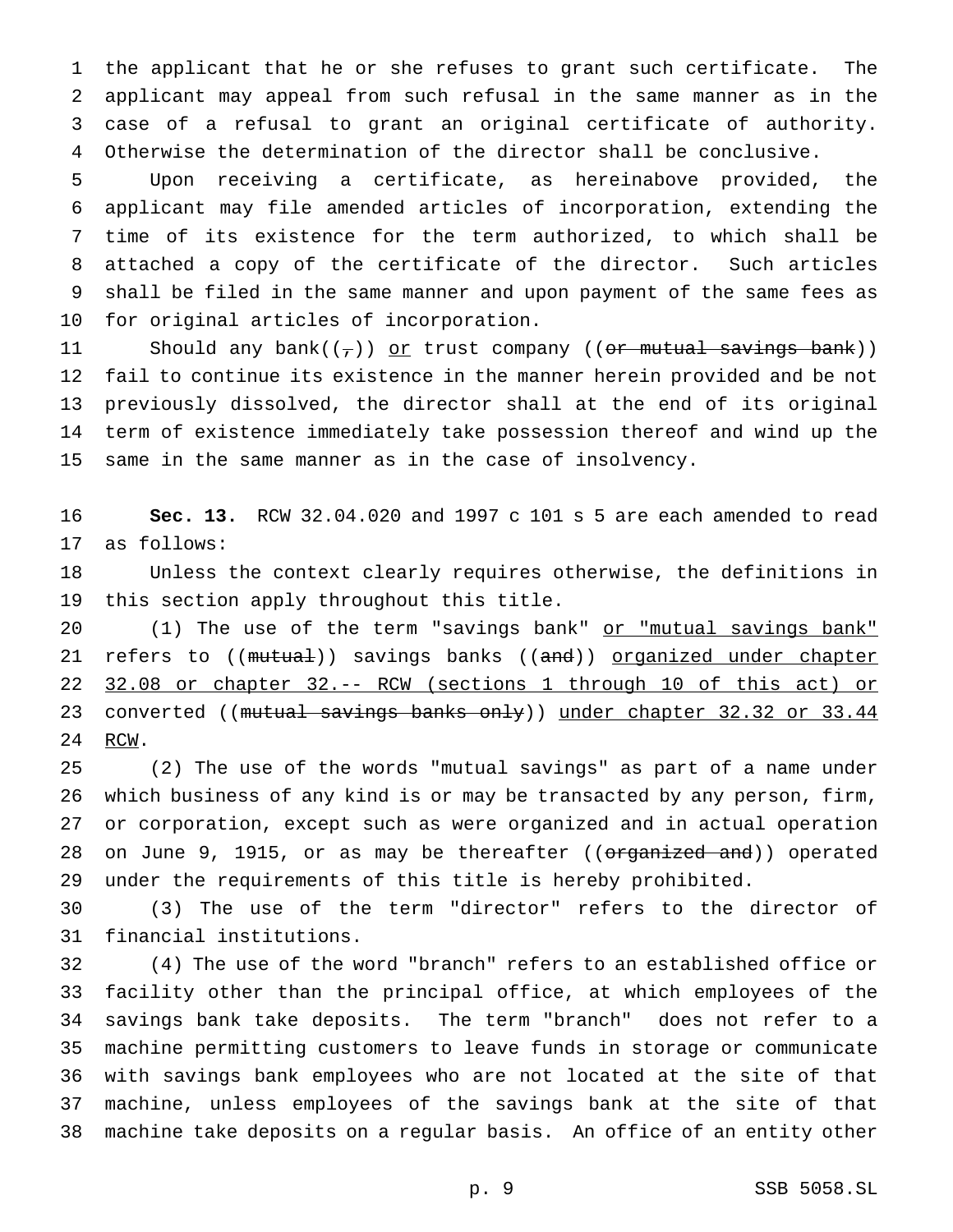1 than the savings bank is not established by the savings bank, 2 regardless of any affiliation, accommodation arrangement, or other 3 relationship between the other entity and the savings bank.

4 **Sec. 14.** RCW 32.04.080 and 1994 c 256 s 95 and 1994 c 92 s 297 are 5 each reenacted and amended to read as follows:

6 A mutual savings bank may provide for pensions or retirement 7 benefits for its disabled or superannuated employees or health 8 insurance benefits for its employees and may pay a part or all of the 9 cost of providing such pensions or benefits in accordance with a plan 10 adopted by its board of trustees or a board committee, none of whose 11 members is an officer of the bank. The board of trustees of a savings 12 bank or such a committee of the board may set aside from current 13 earnings reserves in such amounts as the board or the committee shall 14 deem wise to provide for the payment of future pensions or benefits.

15 **Sec. 15.** RCW 32.04.082 and 1957 c 80 s 7 are each amended to read 16 as follows:

17 With respect to pension payments or retirement or health insurance benefits payable by a mutual savings bank to any employee heretofore or hereafter retired, such bank may waive all or any part of any offsets thereto attributable to social security benefits receivable by such employee.

22 **Sec. 16.** RCW 32.04.085 and 1994 c 256 s 96 and 1994 c 92 s 298 are 23 each reenacted and amended to read as follows:

24 Any pension payment or retirement or health insurance benefits 25 payable by a mutual savings bank to a former officer or employee, or to 26 a person or persons entitled thereto by virtue of service performed by 27 such officer or employee, in the discretion of a majority of all the 28 trustees of such bank, may be supplemented from time to time. The 29 board of trustees of a savings bank or a board committee, none of whose 30 members is an officer of the bank, may set aside from current earnings, 31 reserves in such amounts as the board or the committee shall deem 32 appropriate to provide for the payments of future supplemental 33 payments.

34 **Sec. 17.** RCW 32.08.140 and 1996 c 2 s 23 are each amended to read 35 as follows:

SSB 5058.SL p. 10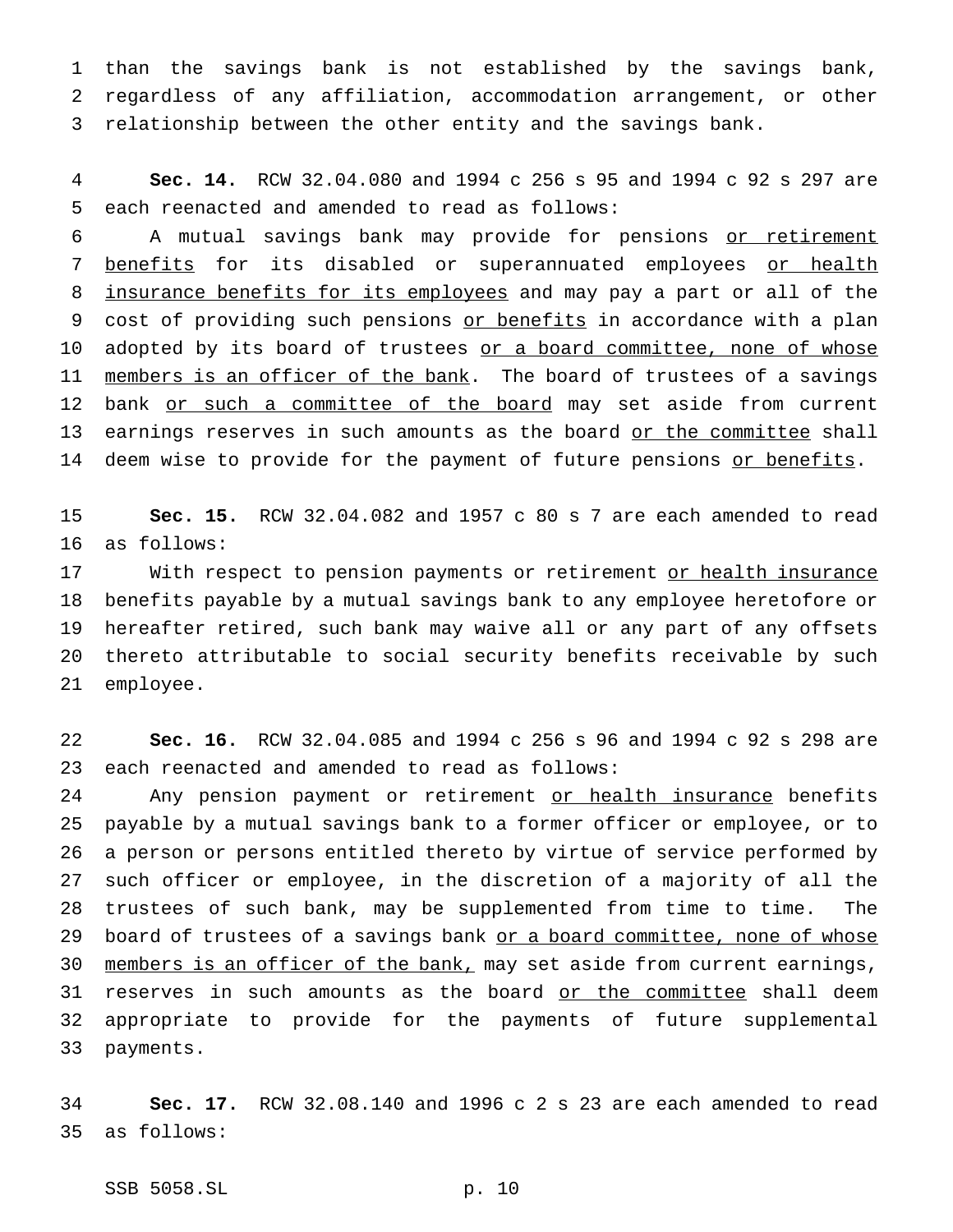Every mutual savings bank incorporated under this title shall have, subject to the restrictions and limitations contained in this title, the following powers:

 (1) To receive deposits of money, to invest the same in the property and securities prescribed in this title, to declare dividends in the manner prescribed in this title, and to exercise by its board of trustees or duly authorized officers or agents, subject to law, all such incidental powers as shall be necessary to carry on the business of a savings bank.

 (2) To issue transferable certificates showing the amounts contributed by any incorporator or trustee to the guaranty fund of such bank, or for the purpose of paying its expenses. Every such certificate shall show that it does not constitute a liability of the savings bank, except as otherwise provided in this title.

 (3) To purchase, hold and convey real property as prescribed in RCW 32.20.280.

 (4) To pay depositors as hereinafter provided, and when requested, pay them by drafts upon deposits to the credit of the savings bank in any city in the United States, and to charge current rates of exchange for such drafts.

 (5) To borrow money in pursuance of a resolution adopted by a vote of a majority of its board of trustees duly entered upon its minutes whereon shall be recorded by ayes and noes the vote of each trustee, for the purpose of repaying depositors, and to pledge or hypothecate securities as collateral for loans so obtained. Immediate written notice shall be given to the director of all amounts so borrowed, and of all assets so pledged or hypothecated.

 (6) Subject to such regulations and restrictions as the director finds to be necessary and proper, to borrow money in pursuance of a 30 resolution, policy, or other governing document adopted by ((a vote of 31 a majority of)) its board of trustees ((duly entered upon its minutes 32 whereon shall be recorded by ayes and noes the vote of each trustee)), for purposes other than that of repaying depositors and to pledge or hypothecate its assets as collateral for any such loans, provided that no amount shall at any time be borrowed by a savings bank pursuant to this subsection (6), if such amount, together with the amount then remaining unpaid upon prior borrowings by such savings bank pursuant to this subsection (6), exceeds thirty percent of the assets of the savings bank.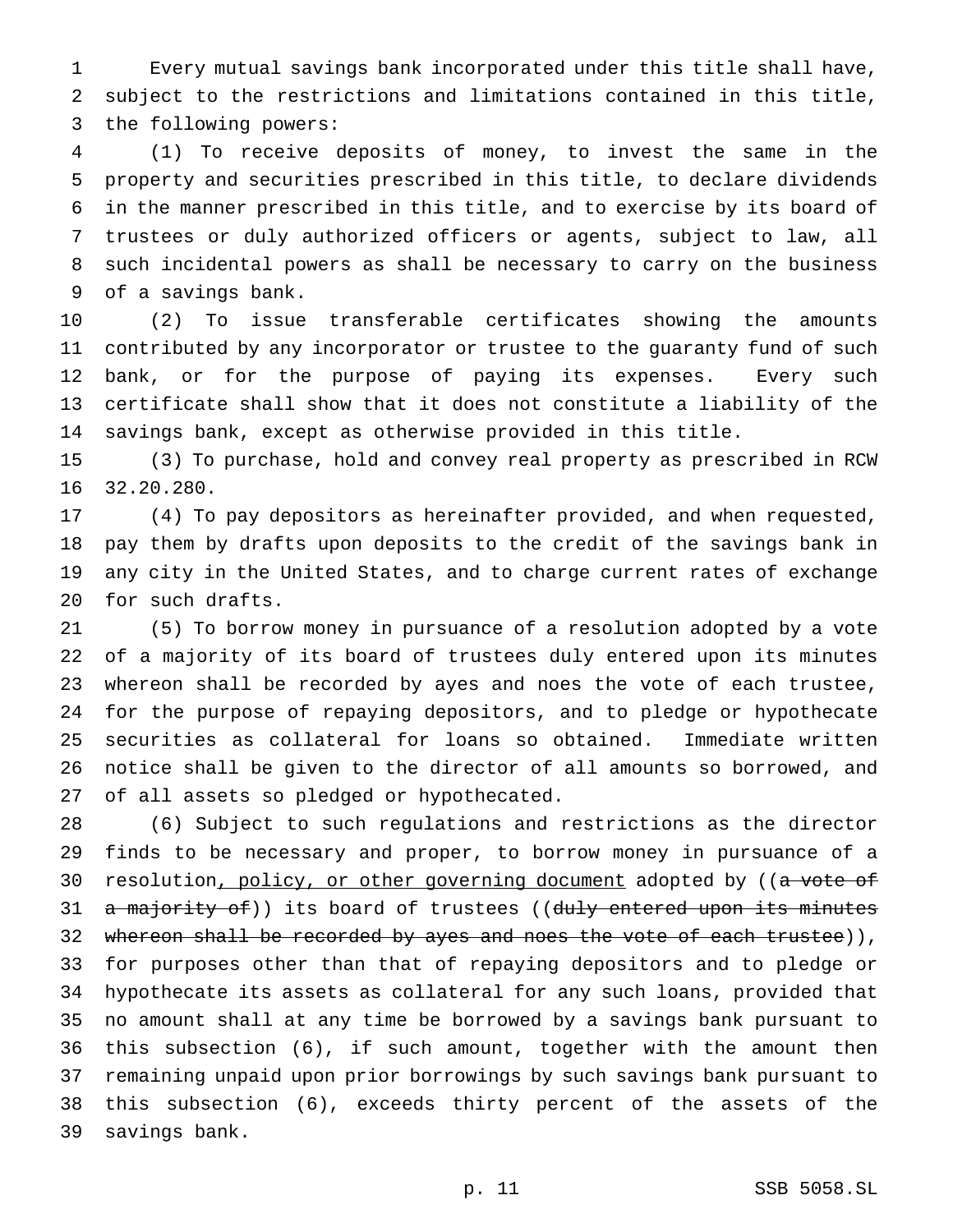The sale of securities or loans by a bank subject to an agreement to repurchase the securities or loans shall not be considered a borrowing. Borrowings from federal, state, or municipal governments or agencies or instrumentalities thereof shall not be subject to the limits of this subsection.

 (7) To collect or protest promissory notes or bills of exchange owned by such bank or held by it as collateral, and remit the proceeds of the collections by drafts upon deposits to the credit of the savings bank in any city in the United States, and to charge the usual rates or fees for such collection and remittance for such protest.

 (8) To sell gold or silver received in payment of interest or principal of obligations owned by the savings bank or from depositors in the ordinary course of business.

 (9) To act as insurance agent for the purpose of writing fire insurance on property in which the bank has an insurable interest, the property to be located in the city in which the bank is situated and in the immediate contiguous suburbs, notwithstanding anything in any other statute to the contrary.

 (10) To let vaults, safes, boxes or other receptacles for the safekeeping or storage of personal property, subject to laws and regulations applicable to, and with the powers possessed by, safe deposit companies.

 (11) To elect or appoint in such manner as it may determine all necessary or proper officers, agents, boards, and committees, to fix their compensation, subject to the provisions of this title, and to define their powers and duties, and to remove them at will.

 (12) To make and amend bylaws consistent with law for the management of its property and the conduct of its business.

 (13) To wind up and liquidate its business in accordance with this title.

 (14) To adopt and use a common seal and to alter the same at pleasure.

 (15) To exercise any other power or authority permissible under applicable state or federal law exercised by other savings banks or by savings and loan associations with branches in Washington to the same extent as those savings institutions if, in the opinion of the director, the exercise of these powers and authorities by the other savings institutions affects the operations of savings banks in Washington or affects the delivery of financial services in Washington.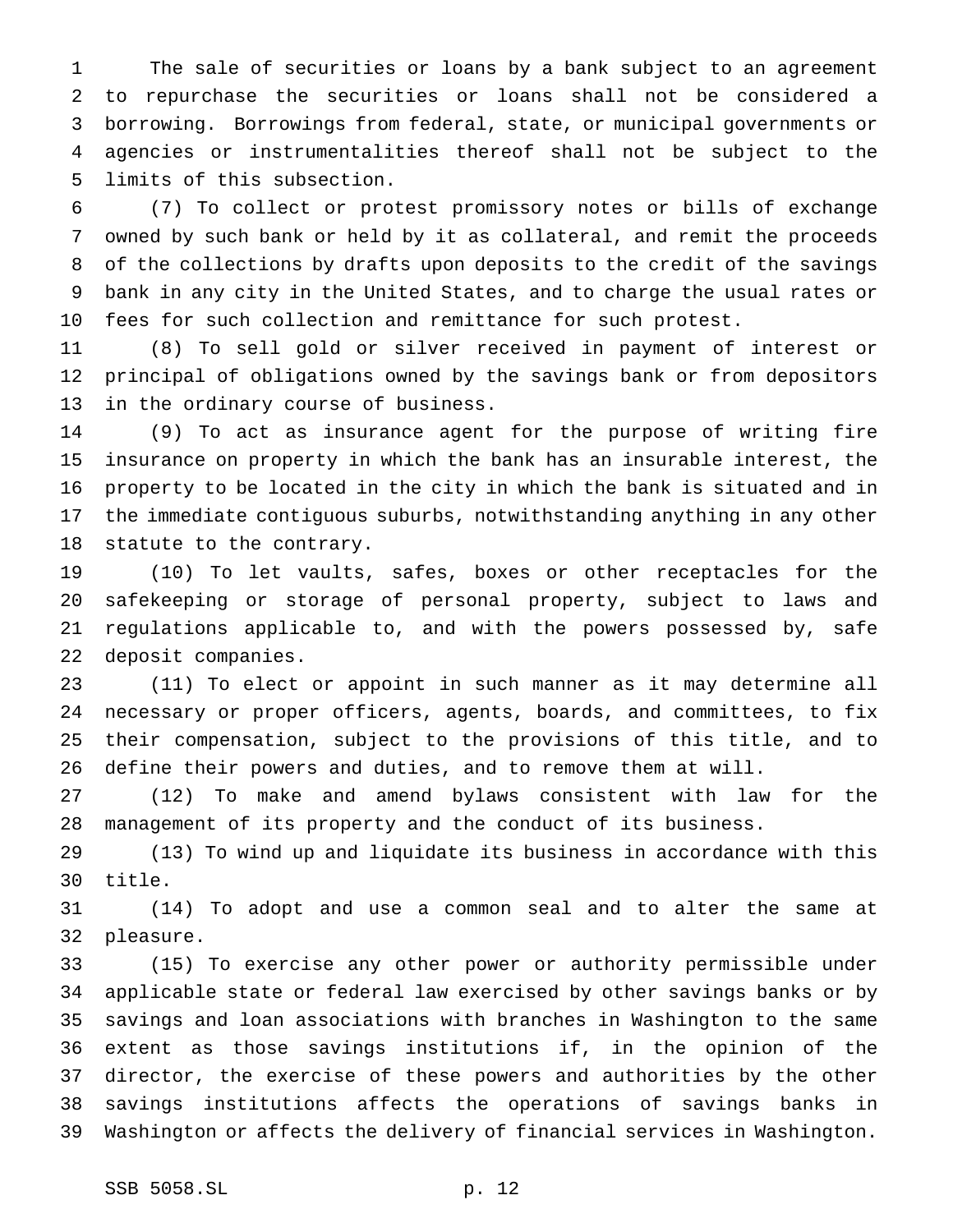(16) To exercise the powers and authorities conferred by RCW 2 30.04.215( $\frac{1}{t}$  if upon a finding by the director that a determination made by a regulatory or judicial authority of competent jurisdiction will result in the imposition, on a transaction subject to RCW 32.32.500, of the concentration limits specified in RCW 30.49.125(6), notwithstanding the concentration limits specifically applied by RCW  $7 \quad 32.32.500(3)$ ).

 (17) To exercise the powers and authorities that may be carried on by a subsidiary of the mutual savings bank that has been determined to be a prudent investment pursuant to RCW 32.20.380.

(18) To do all other acts authorized by this title.

12 (19) To exercise the powers and authorities that may be exercised by an insured state bank in compliance with 12 U.S.C. Sec. 1831a.

 **Sec. 18.** RCW 32.08.142 and 1996 c 2 s 24 are each amended to read as follows:

 Notwithstanding any restrictions, limitations, and requirements of law, in addition to all powers, express or implied, that a mutual savings bank has under the laws of this state, a mutual savings bank shall have the powers and authorities that a federal mutual savings 20 bank had on July 28, 1985, or a subsequent date not later than ((June 21 6, 1996)) the effective date of this act. As used in this section, "powers and authorities" include without limitation powers and authorities in corporate governance matters.

 The restrictions, limitations, and requirements applicable to specific powers or authorities of federal mutual savings banks shall apply to mutual savings banks exercising those powers or authorities permitted under this section but only insofar as the restrictions, limitations, and requirements relate to exercising the powers or authorities granted mutual savings banks solely under this section.

 **Sec. 19.** RCW 32.08.146 and 1996 c 2 s 25 are each amended to read as follows:

 A mutual savings bank may exercise the powers and authorities 33 granted, after  $((\text{June } 6, 1996))$  the effective date of this act, to federal mutual savings banks or their successors under federal law, only if the director finds that the exercise of such powers and authorities: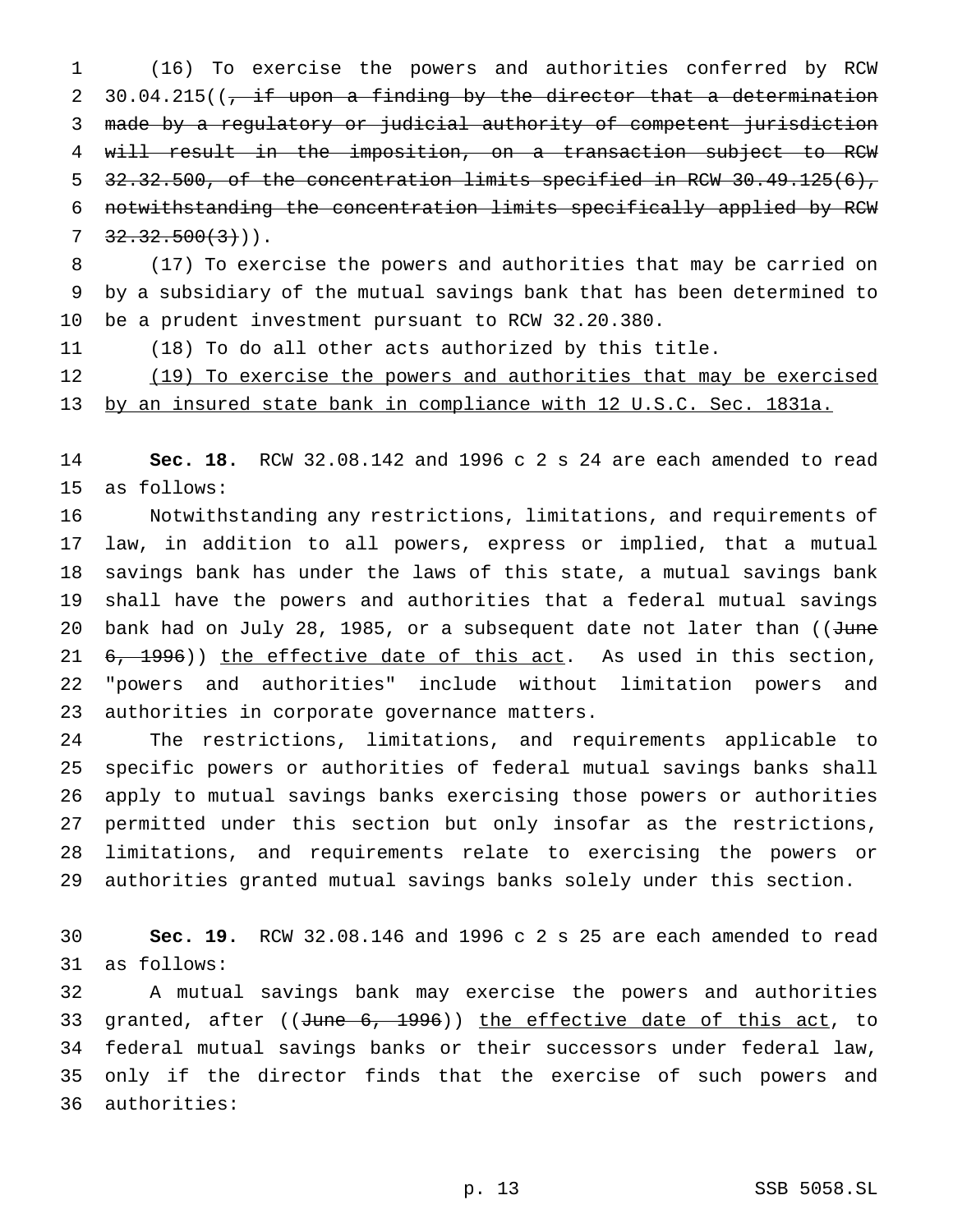(1) Serves the convenience and advantage of depositors and borrowers; and

 (2) Maintains the fairness of competition and parity between state- chartered savings banks and federal savings banks or their successors under federal law.

 As used in this section, "powers and authorities" include without limitation powers and authorities in corporate governance matters.

 The restrictions, limitations, and requirements applicable to specific powers or authorities of federal mutual savings banks or their successors under federal law shall apply to mutual savings banks exercising those powers or authorities permitted under this section but only insofar as the restrictions, limitations, and requirements relate to exercising the powers or authorities granted mutual savings banks solely under this section.

 **Sec. 20.** RCW 32.12.020 and 1996 c 2 s 27 are each amended to read as follows:

 The sums deposited with any savings bank, together with any dividends or interest credited thereto, shall be repaid to the depositors thereof respectively, or to their legal representatives, after demand in such manner, and at such times, and under such regulations, as the board of trustees shall prescribe, subject to the provisions of this section and chapter 30.22 RCW. These regulations shall be available to depositors upon request, and shall be posted in a conspicuous place in the principal office and each branch in this state or, if the regulations are not so posted, a description of changes in the regulations after an account is opened shall be mailed to depositors pursuant to 12 U.S.C. Sec. 4305(c) or otherwise. All such rules and regulations, and all amendments thereto, from time to time in effect, shall be binding upon all depositors.

 (1) Such bank may at any time by a resolution of its board of trustees require a notice of not more than six months before repaying deposits, in which event no deposit shall be due or payable until the required notice of intention to withdraw the same shall have been personally given by the depositor: PROVIDED, That such bank at its option may pay any deposit or deposits before the expiration of such notice. But no bank shall agree with its depositors or any of them in advance to waive the requirement of notice as herein provided: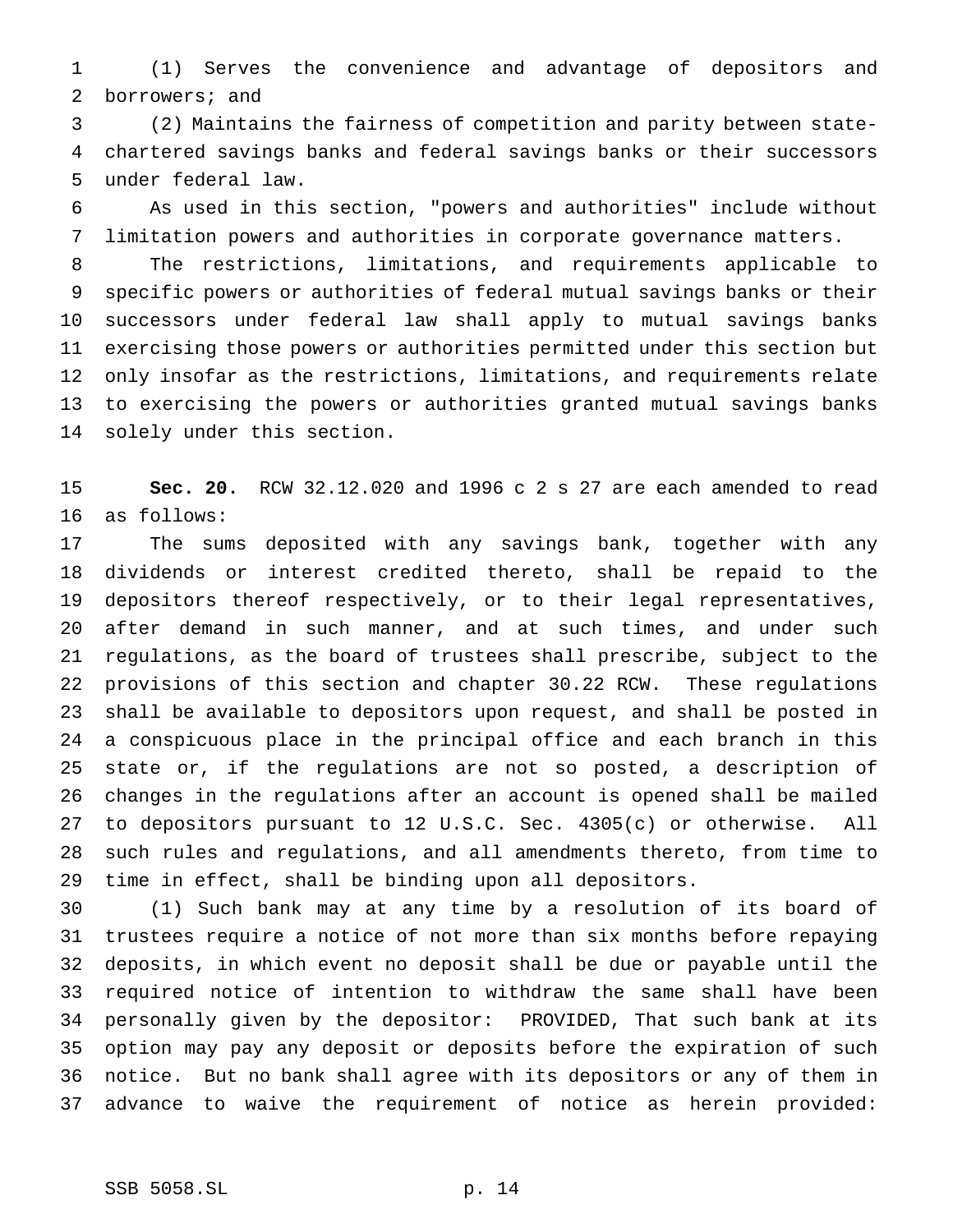1 PROVIDED, That the bank may create a special class of depositors who 2 shall be entitled to receive their deposits upon demand.

3 (2) ((Except as provided in subdivisions (3), (4), and (5) of this 4 section)) The savings bank ((shall not)) may pay ((any)) dividend( $(\tau)$ ) 5 or interest, or repay a deposit( $(\tau)$ ) or portion thereof, ( $(\theta \hat{r})$ ) upon 6 receipt of information in written, oral, visual, electronic, or other 7 form satisfactory to such bank, that the recipient is entitled to 8 receipt, and may pay any check drawn upon it by a depositor ((unless 9 the certificate of deposit is produced or bears a legend stating it may 10 be paid without production, or the passbook of the depositor is 11 produced and the proper entry is made therein, at the time of the 12 payment.

13 (3) The board of trustees of any such bank may by its bylaws 14 provide for making payments in cases of loss of passbook or certificate 15 of deposit, or other exceptional cases where the passbooks or 16 certificates of deposit cannot be produced without loss or serious 17 inconvenience to depositors, the right to make such payments to cease 18 when so directed by the director upon his or her being satisfied that 19 such right is being improperly exercised by any such bank; but payments 20 may be made at any time upon the judgment or order of a court.

21  $(4)$  The board of trustees of any such bank may by its bylaws 22 provide for making payments to depositors at their request, of 23 dividends or interest payable on any deposit, without requiring the 24 production of the passbook or certificate of deposit of the depositor, 25 and any payment made in accordance with any such request and the 26 receipt or acquittance of the one to whom such payment is made shall be 27 a valid and sufficient release and discharge to such savings bank for 28 all payments made on account of such request prior to receipt by such 29 savings bank of notice in writing not to pay such sums in accordance 30 with the terms of such request.

 (5) The issuance of a passbook or certificate of deposit may be 32 omitted for any account if an adequate record thereof is maintained, in lieu of a passbook or certificate of deposit, on which shall be entered deposits, withdrawals, and interest credited: PROVIDED, That in any event a passbook shall be issued upon the request of any passbook 36 account depositor)).

37 **Sec. 21.** RCW 32.12.090 and 1994 c 256 s 101 are each amended to 38 read as follows: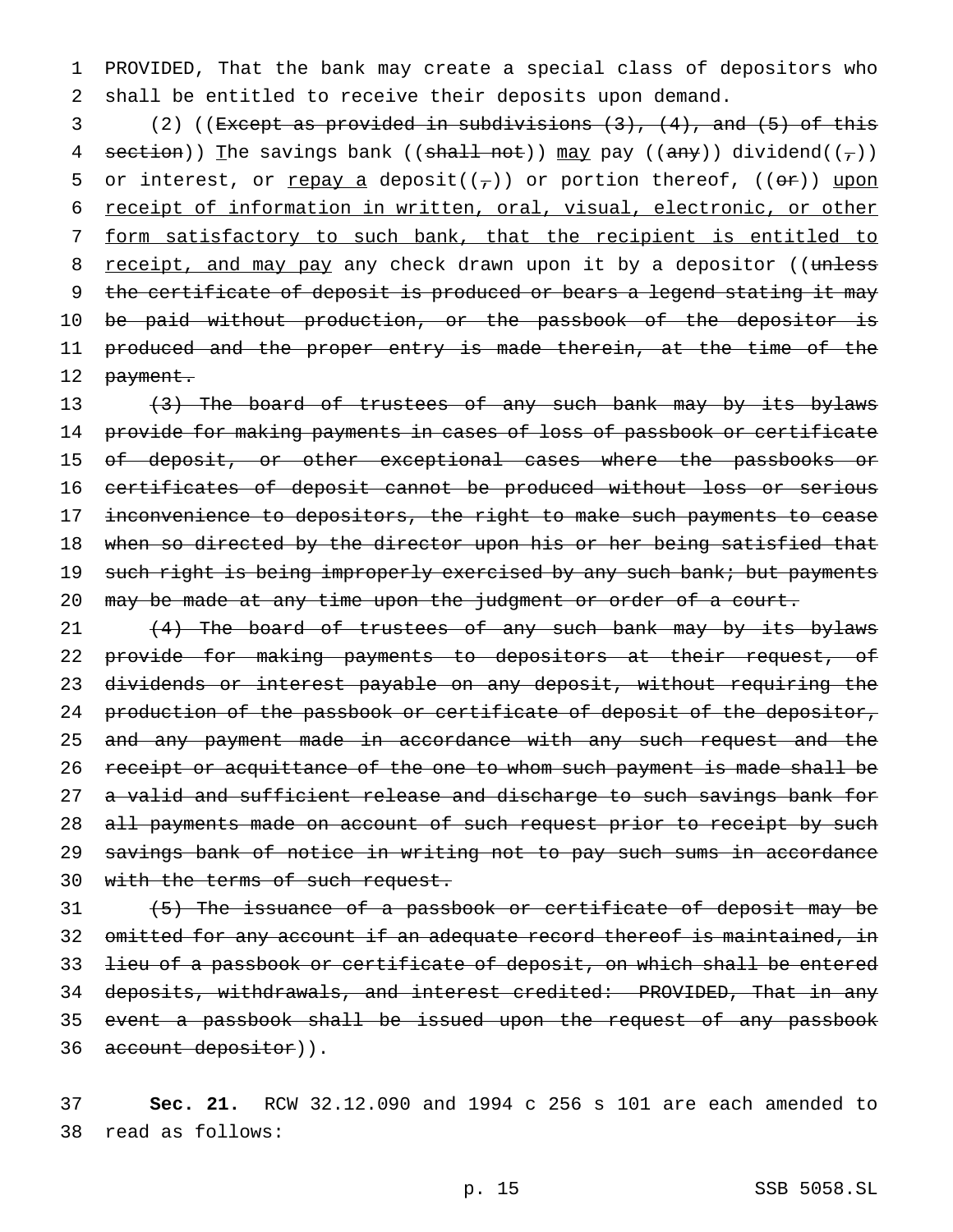(1) Every savings bank shall regulate the rate of interest upon the amounts to the credit of depositors therewith, in such manner that depositors shall receive as nearly as may be all the earnings of the bank after transferring the amount required by RCW 32.08.120 and such further amounts as its trustees may deem it expedient and for the security of the depositors to transfer to the guaranty fund, which to the amount of ten percent of the amount due its depositors the trustees shall gradually accumulate and hold. Such trustees may also deduct from its net earnings, and carry as reserves for losses, or other contingencies, or as undivided profits, such additional sums as they may deem wise.

 (2) Every savings bank may classify its depositors according to the 13 local market, character, amount, regularity, or duration of their dealings with the savings bank, and may regulate the interest in such manner that each depositor shall receive the same ratable portion of interest as all others of his or her class.

 (3) Unimpaired contributions to the initial guaranty fund and to the expense fund, made by the incorporators or trustees of a savings bank, shall be entitled to have dividends apportioned thereon, which may be credited and paid to such incorporators or trustees.

 Whenever the guaranty fund of any savings bank is sufficiently large to permit the return of such contributions, the contributors may receive interest thereon not theretofore credited or paid at the same rate paid to depositors.

 (4) A savings bank may pay interest on deposits at such rates as its board or a committee or officer designated by the board shall from time to time determine.

 (5) The trustees of any savings banks, other than a stock savings bank, whose undivided profits and guaranty fund, determined in the manner prescribed in RCW 32.12.070, amount to more than twenty-five percent of the amount due its depositors, shall at least once in three years divide equitably the accumulation beyond such twenty-five percent as an extra dividend to depositors in excess of the regular dividend authorized.

 (6) A notice posted conspicuously in a savings bank of a change in the rate of interest shall be equivalent to a personal notice.

 **Sec. 22.** RCW 32.16.040 and 1985 c 56 s 9 are each amended to read as follows: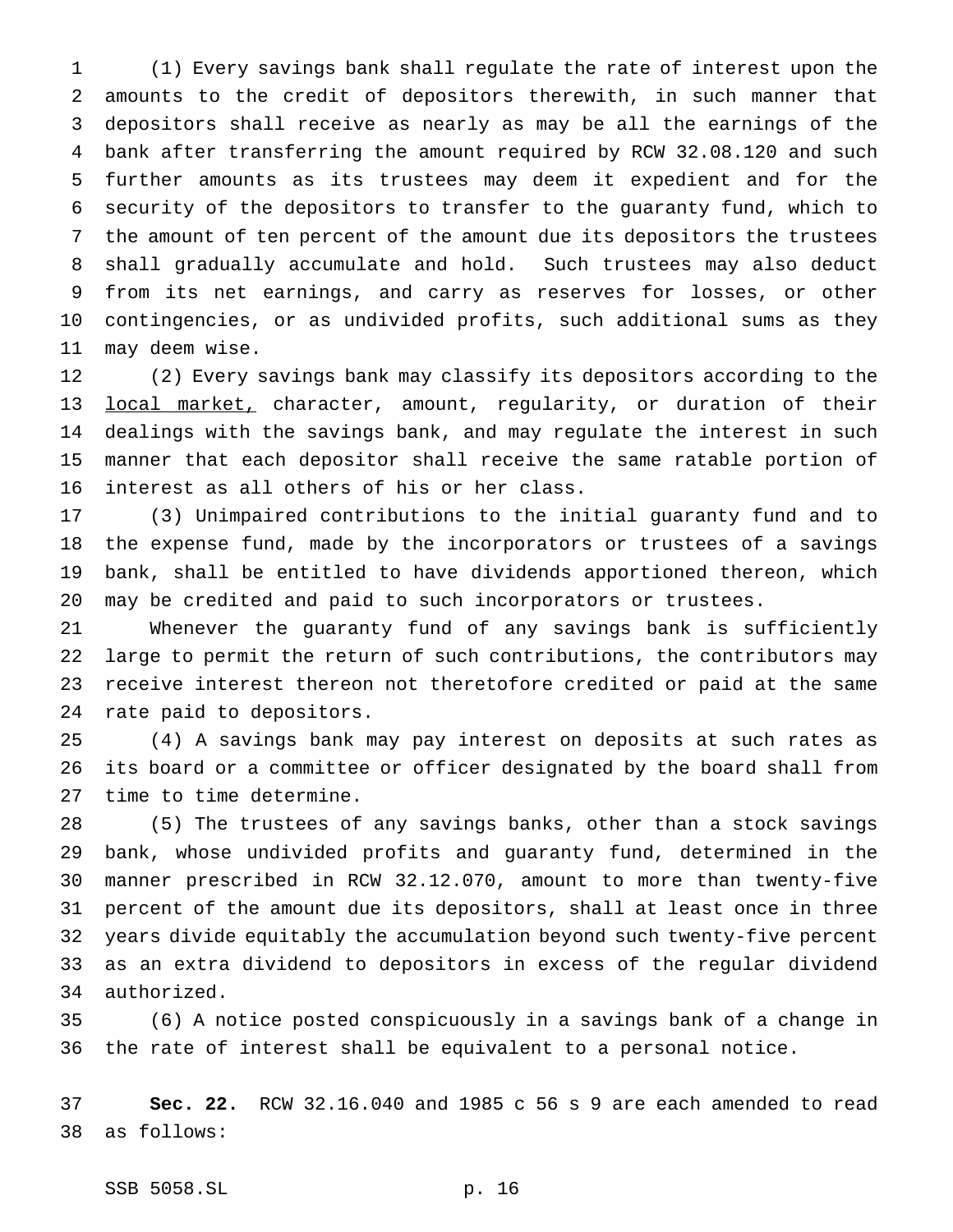$((+1))$  A quorum at any regular or special or adjourned meeting of the board of trustees shall consist of not less than five of whom the 3 chief executive officer shall be one, except when he or she is prevented from attending by sickness or other unavoidable detention, 5 when he or she may be represented in forming a quorum by such other officer as the board may designate; but less than a quorum shall have power to adjourn from time to time until the next regular meeting. However, a savings bank may adopt procedures which provide that, in the event of a national emergency, any trustee may act on behalf of the board to continue the operations of the savings bank. For purposes of this subsection, a national emergency is an emergency declared by the president of the United States or the person performing the president's functions, or a war, or natural disaster.

 Regular meetings of the board of trustees shall be held as 15 established from time to time by the board, not less than (( $nine$ ))  $six$ times during each year.

 $($   $($   $($   $+2)$  The board of trustees shall by resolution duly recorded in 18 the minutes, designate an officer or officers whose duty it shall be to prepare and submit to the trustees at each regular meeting of the 20 board, or to an executive committee of not less than five members of 21 such board, a written statement of the purchases and sales of securities, and of loans, made since the last regular meeting of the 23 board. The statement shall be in such form as the board from time to 24 time shall determine and there may be omitted from the statement such purchases and sales of securities and such loans as determined by the board.))

 **Sec. 23.** RCW 32.16.050 and 1985 c 56 s 10 are each amended to read as follows:

 (1) A trustee of a savings bank shall not directly or indirectly receive any pay or emolument for services as trustee, except as provided in this section.

 (2) A trustee may receive, by affirmative vote of a majority of all the trustees, reasonable compensation for (a) attendance at meetings of the board of trustees; (b) service as an officer of the savings bank, 35 provided his or her duties as officer require and receive his or her regular and faithful attendance at the savings bank; (c) service in appraising real property for the savings bank; and (d) service as a member of a committee of the board of trustees: PROVIDED, That a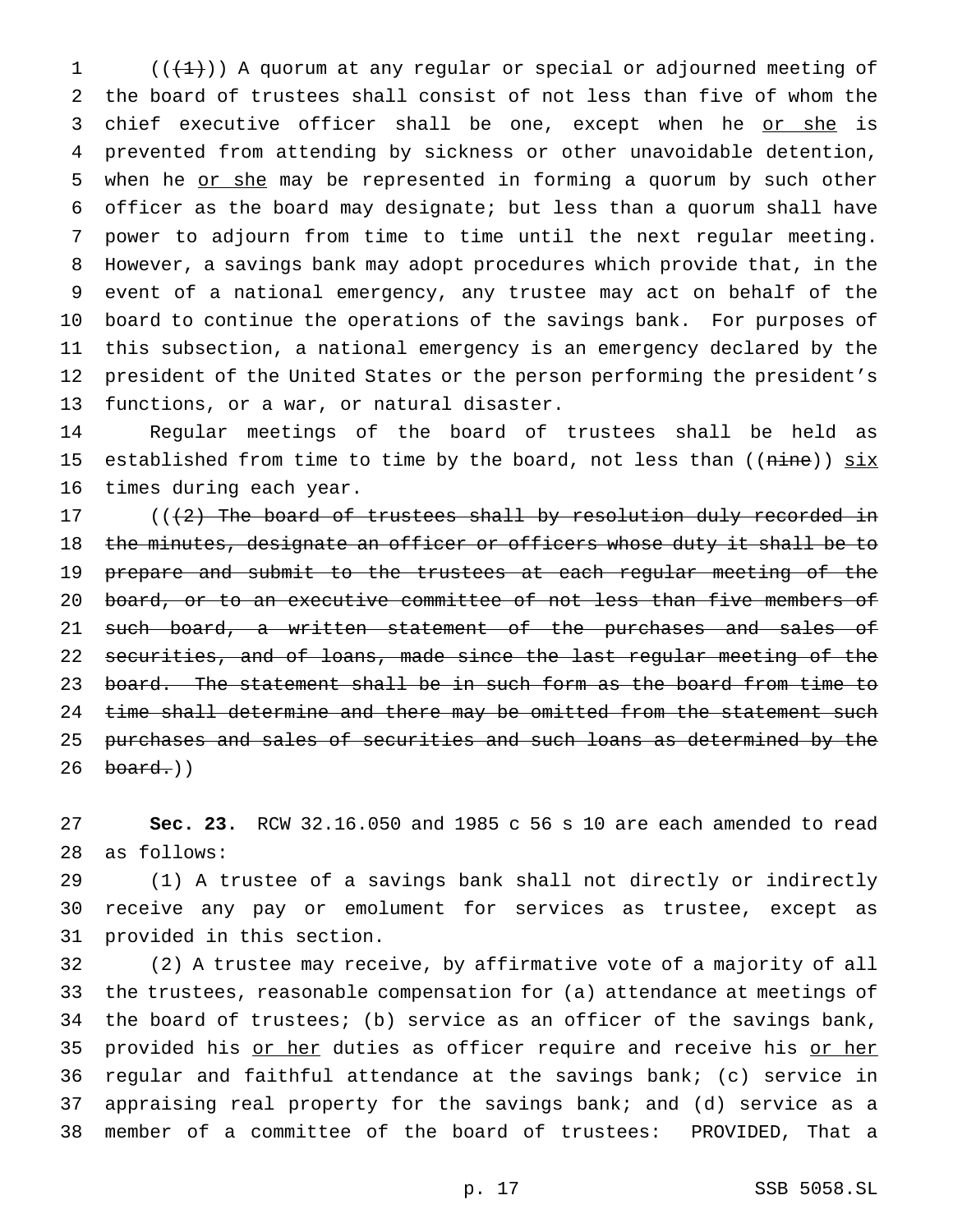trustee receiving compensation for service as an officer pursuant to (b) shall not receive any additional compensation for service under 3 (a),  $(c)$  or  $(d)$ .

4 (3) An attorney for a savings bank, although he or she is a trustee 5 thereof, may receive a reasonable compensation for his or her professional services, including examinations and certificates of title to real property on which mortgage loans are made by the savings bank; or if the bank requires the borrowers to pay all expenses of searches, examinations, and certificates of title, including the drawing, perfecting, and recording of papers, such attorney may collect of the 11 borrower and retain for his or her own use the usual fees for such services, excepting any commissions as broker or on account of placing or accepting such mortgage loans.

 (4) All incentive compensation, bonus, or supplemental compensation plans for officers and employees of a savings bank shall be approved by 16 a majority of nonofficer trustees of the savings bank or approved by a 17 committee of not less than three trustees, none of whom shall be 18 officers of the savings bank. No such plan shall permit any officer or employee of a savings bank who has or exercises final authority with regard to any loan or investment to receive any commission on such loan or investment.

 (5) If an officer or attorney of a savings bank receives, on any 23 loan made by the bank, any commission which he or she is not authorized 24 by this section to retain for his or her own use, he or she shall immediately pay the same over to the savings bank.

 **Sec. 24.** RCW 32.20.010 and 1977 ex.s. c 241 s 2 are each amended to read as follows:

 The words "mutual savings bank" and "savings bank," whenever used in this chapter, shall mean a mutual savings bank organized and existing under the laws of the state of Washington.

 The words "its funds," whenever used in this chapter, shall mean 32 and include moneys deposited with or borrowed by a mutual savings bank, sums credited to the guaranty fund of a mutual savings bank, and the income derived from such deposits or fund, or both, and the principal balance of any outstanding capital notes, and capital debentures.

 **Sec. 25.** RCW 32.20.020 and 1955 c 13 s 32.20.020 are each amended to read as follows: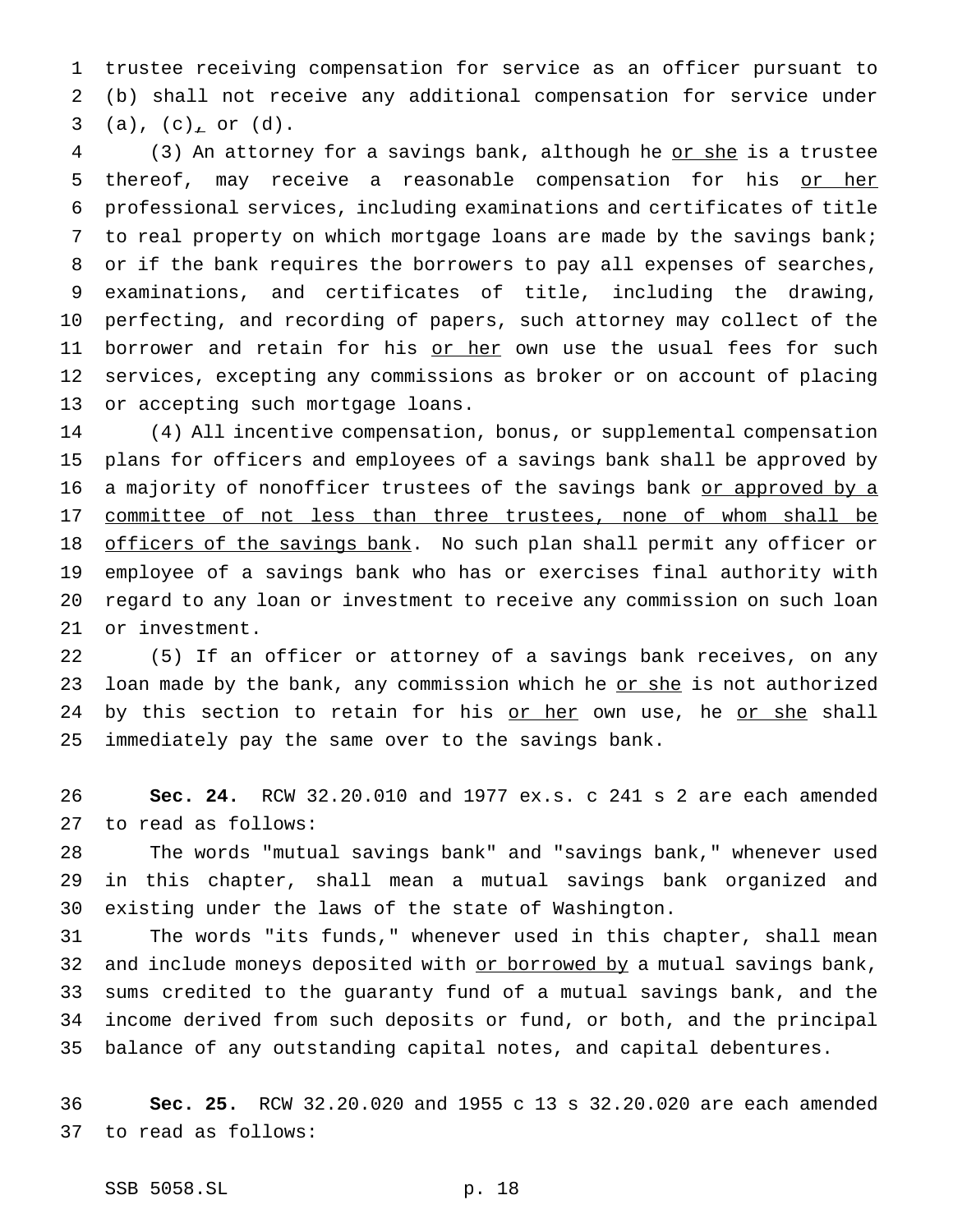1 A mutual savings bank shall have the power to invest its funds in 2 the manner ((hereinafter)) set forth in chapter 32.08 RCW and in this 3 chapter ((specified)) and not otherwise.

4 **Sec. 26.** RCW 32.20.330 and 1985 c 56 s 13 are each amended to read 5 as follows:

6 A mutual savings bank may invest in loans to sole proprietorships, 7 partnerships, limited liability companies, corporations, or other 8 entities, or in preferred stock( $(\tau)$ ) or ( $(\text{in})$ ) discounted or other 9 interest bearing obligations issued, guaranteed, or assumed by limited 10 <u>liability companies or</u> corporations commonly accepted as industrial 11 corporations or engaged in communications, transportation, agriculture, 12 furnishing utility ((or telephone)) professional services, 13 manufacturing, construction, mining, fishing, processing or 14 merchandising of goods, food, or information, banking, or commercial or 15 consumer financing, doing business or incorporated under the laws of 16 the United States, or any state thereof, or the District of Columbia, 17 or the Dominion of Canada, or any province thereof, subject to the 18 following conditions:

19 (1) Not more than two percent of ((said)) the bank's funds shall be 20 invested, pursuant to this section, in ((securities of any one such 21 corporation, pursuant to this section)) the aggregate of loans to and 22 preferred stock and obligations of any person, as defined in RCW 23 32.32.228(1)(c), and such person's affiliates, as defined in RCW 24 32.32.025(1), incorporating the definition of control in RCW 25 32.32.025(8).

26 (2) Such loans or securities shall be prudent investments.

 (3) Pursuant to this section, the total amount a savings bank may invest shall not exceed fifty percent of its funds, and not more than 29 fifteen percent of the bank's funds may be invested in such loans to or securities of any industry.

31 NEW SECTION. **Sec. 27.** A new section is added to chapter 32.20 RCW 32 to read as follows:

33 A mutual savings bank may invest in loans or securities that are 34 qualified thrift investments for a savings association subject to the 35 limits specified in 12 U.S.C. Sec. 1467a(m).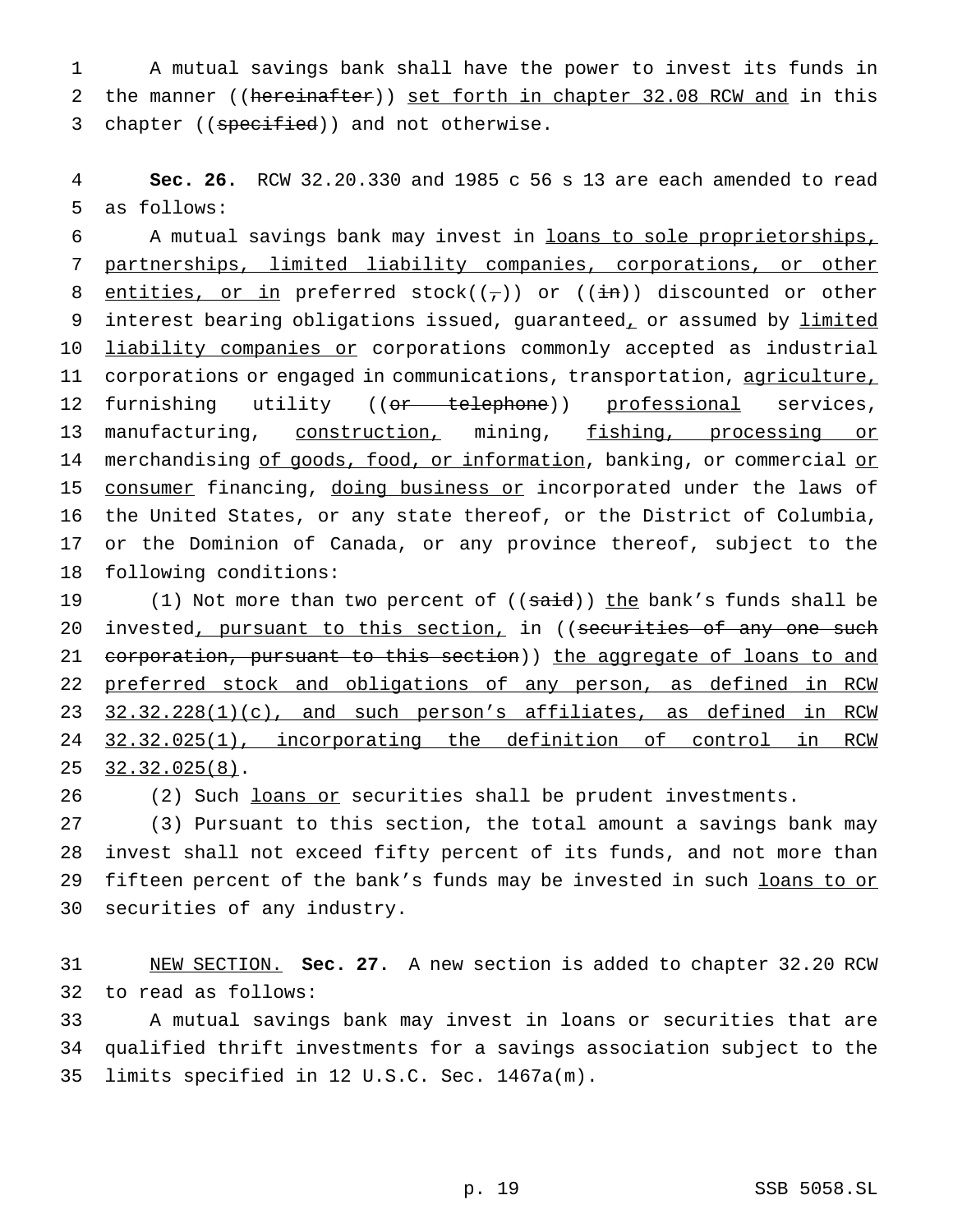**Sec. 28.** RCW 32.20.400 and 1981 c 86 s 7 are each amended to read as follows:

 A mutual savings bank may invest not to exceed twenty percent of 4 its funds pursuant to this section in loans for home or property repairs, alterations, appliances, improvements, or additions, home furnishings, for installation of underground utilities, for educational purposes, or for nonbusiness family purposes: PROVIDED, That the application therefor shall state that the proceeds are to be used for one of the above purposes.

 **Sec. 29.** RCW 32.20.445 and 1989 c 180 s 8 are each amended to read as follows:

 A savings bank may invest its funds in the stock and other 13 securities and obligations of a savings or banking institution or 14 holding company thereof if the deposits of the savings or banking 15 institution are insured by the federal deposit insurance corporation( $(\tau$ 16 the federal savings and loan insurance corporation,)) or any other federal instrumentalities established to carry on substantially the 18 same functions as such corporations ((: PROVIDED, That the savings bank shall own not less than fifty-one percent of the outstanding stock 20 having voting power)).

 **Sec. 30.** RCW 32.32.500 and 1996 c 2 s 28 are each amended to read as follows:

 (1) A savings bank may merge with, consolidate with, convert into, acquire a branch or branches of, or sell its branch or branches to any 25 ((other financial institution chartered or authorized to do business in this state under Titles 30, 32, or 33 RCW or under the federal laws 27 relating to)) depository institutions as defined in 12 U.S.C. Sec. 461 or financial institution chartered or authorized to do business under 29 the laws of any ((other)) state, territory, province, or other jurisdiction of the United States or another nation, or to a holding 31 company or subsidiary thereof, subject to the approval of (a) the director of financial institutions if the surviving institution is one 33 chartered under Title 30, 31, 32, or 33 RCW, or (b) if the surviving institution is to be a bank, savings bank, savings and loan association, or other depository institution that is federally chartered under the laws of the United States, the federal regulatory authority having jurisdiction over the transaction under the applicable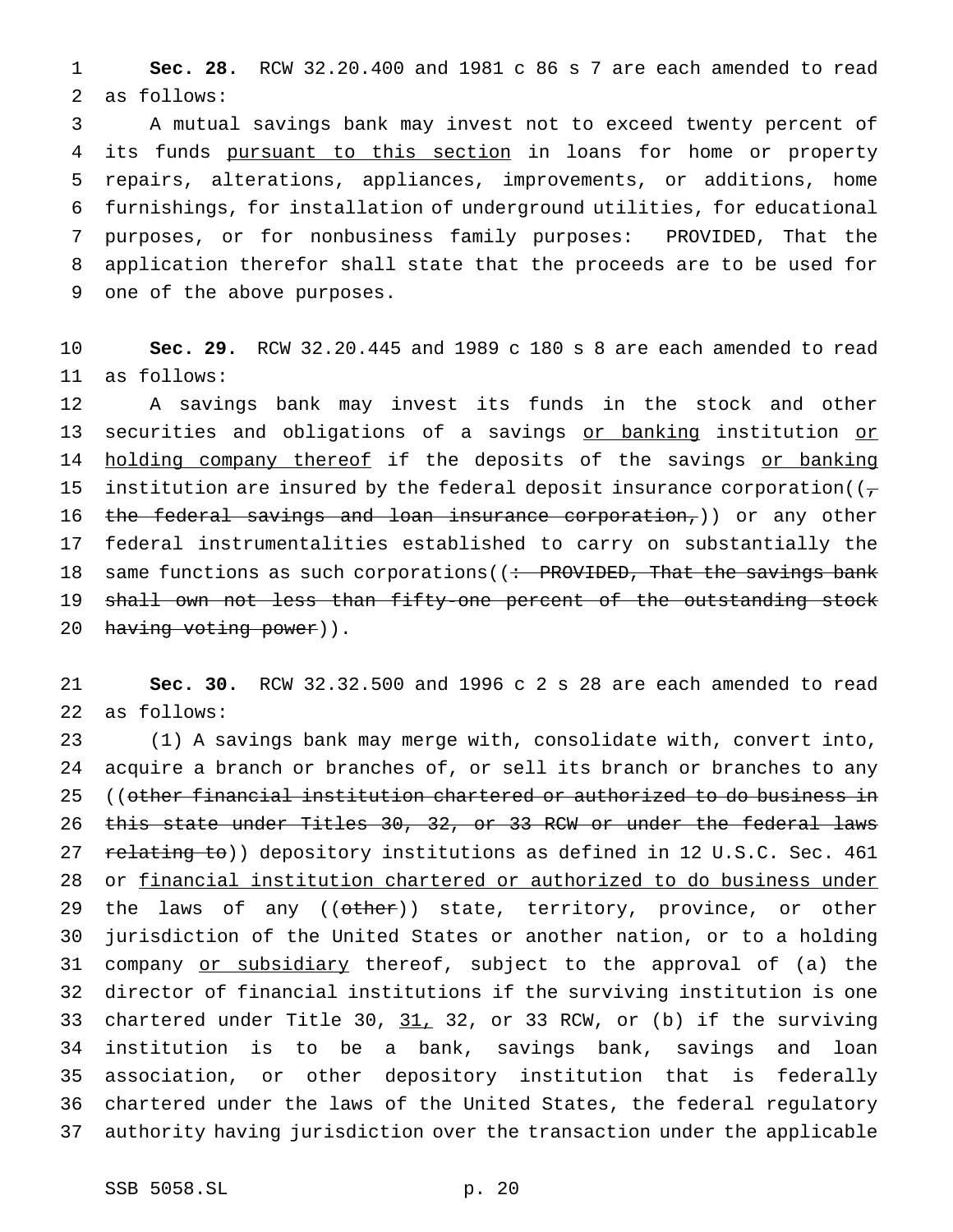laws, or (c) if the surviving institution is to be a bank, savings bank, savings and loan association, or other depository or financial institution that is chartered under the laws of another state or territory of the United States, the regulatory authority having jurisdiction over that transaction under the applicable laws, or (d) if the surviving institution is to be a bank, savings bank, savings and loan association, or other depository or financial institution that is chartered under the laws of a nation other than the United States or of a state, territory, province, or other jurisdiction of such nation, the director of financial institutions, or (e) if the surviving institution is to be a bank holding company, the Federal Reserve Board or its successor under 12 U.S.C. Sec. 1842 (a) and (d).

 (2) In the case of a liquidation, acquisition, merger, consolidation, or conversion of a converted savings bank, chapter 32.34 RCW shall apply.

 (3) The concentration limits applicable to these transactions, pursuant to 12 U.S.C. Sec. 1831u(b)(2)(C) with respect to interstate transactions, shall be those imposed pursuant to 12 U.S.C. Sec. 1828(c)(5), as applied by the federal regulatory authority having jurisdiction over that transaction under the applicable law, in lieu of the concentration limits of 12 U.S.C. Sec. 1831u(b)(2)(B).

 **Sec. 31.** RCW 32.32.520 and 1981 c 85 s 103 are each amended to read as follows:

 The "funds" of a converted savings bank, as the term is used in Title 32 RCW, shall mean deposits, sums credited to the liquidation account, capital stock, the principal balance of any outstanding 27 capital notes, capital debentures, borrowings, undivided profits and 28 income derived from the foregoing or the proceeds of the foregoing as listed in this section.

 **Sec. 32.** RCW 32.34.010 and 1994 c 92 s 406 are each amended to read as follows:

32 (1) A domestic savings bank formed or converted under this title may convert itself into a state or federal credit union or a federal 34 mutual or stock savings bank, national bank or, within the meaning of 35 chapter 30.49 RCW, a resulting state bank. The conversion shall be effected, notwithstanding any restrictions, limitations, and requirements of law: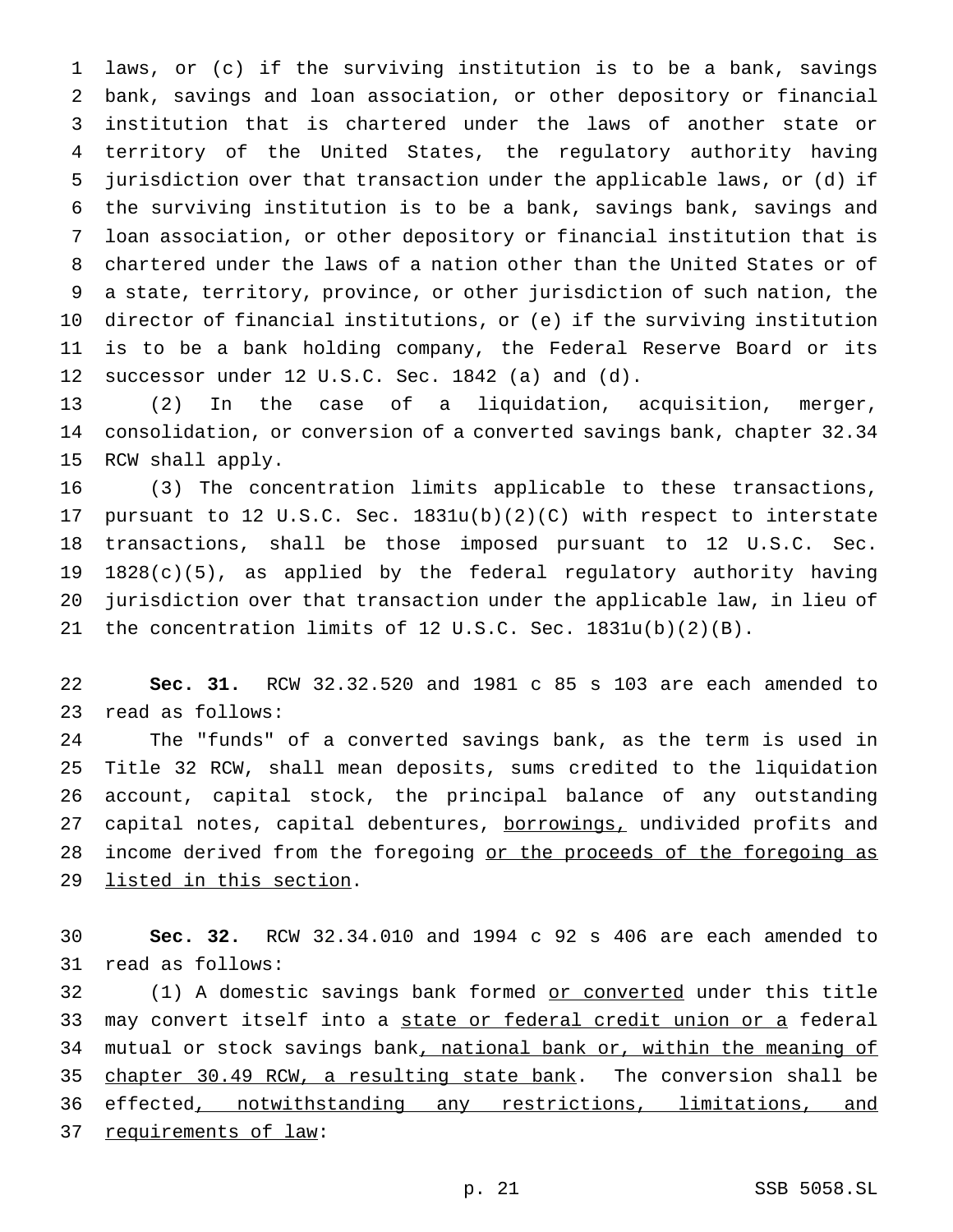1 (a) In the case of the conversion of a mutual savings bank without capital stock to a state or federal credit union or a federal mutual 3 savings bank, by the vote of two-thirds of the trustees at a regular or special meeting of the trustees called for such purpose;

5 (b) In the case of the conversion of a stock savings bank to a federal stock savings bank, national bank or, within the meaning of 7 chapter 30.49 RCW, a resulting state bank, by the vote of a majority of the stockholders present, in person or by proxy, at a regular or 9 special meeting of the stockholders called for such purpose<sub>i</sub>

10 (c) In the case of the conversion of a savings bank to a federal credit union, federal savings bank, or national bank, in compliance 12 with the procedure, if any, prescribed by the laws of the United 13 States.

 (2) Notice of the meeting, stating the purpose thereof, shall be given the director at least thirty days prior to the meeting. If the conversion is authorized by the trustees or stockholders at the meeting, the trustees or stockholders are authorized and shall effect such action, and the officers of the savings bank shall execute all proper conveyances, documents, and other papers necessary or proper thereunto. If conversion is authorized, a copy of the minutes of the meeting shall be filed forthwith with the director.

22 (3) Upon consummation of the conversion, the successor credit 23 union, federal savings bank, national bank, or resulting state bank shall succeed to all right, title, and interest of the mutual or stock 25 bank, respectively, in and to its assets and to its liabilities to the creditors of the savings bank. Upon the conversion, after the execution and delivery of all instruments of transfer, conveyance, and assignment, the domestic savings bank shall be deemed dissolved.

 (4) Every federal savings bank, the home office of which is located in this state, and the savings accounts therein, have all the rights, powers, and privileges and are entitled to the same immunities and exemptions as pertain to savings banks organized under the laws of this state.

 **Sec. 33.** RCW 32.34.020 and 1994 c 92 s 407 are each amended to read as follows:

 (1) A federal savings bank, the home office of which is located in this state, a national bank, the head office of which is located in this state, or a state commercial bank incorporated under chapter 30.08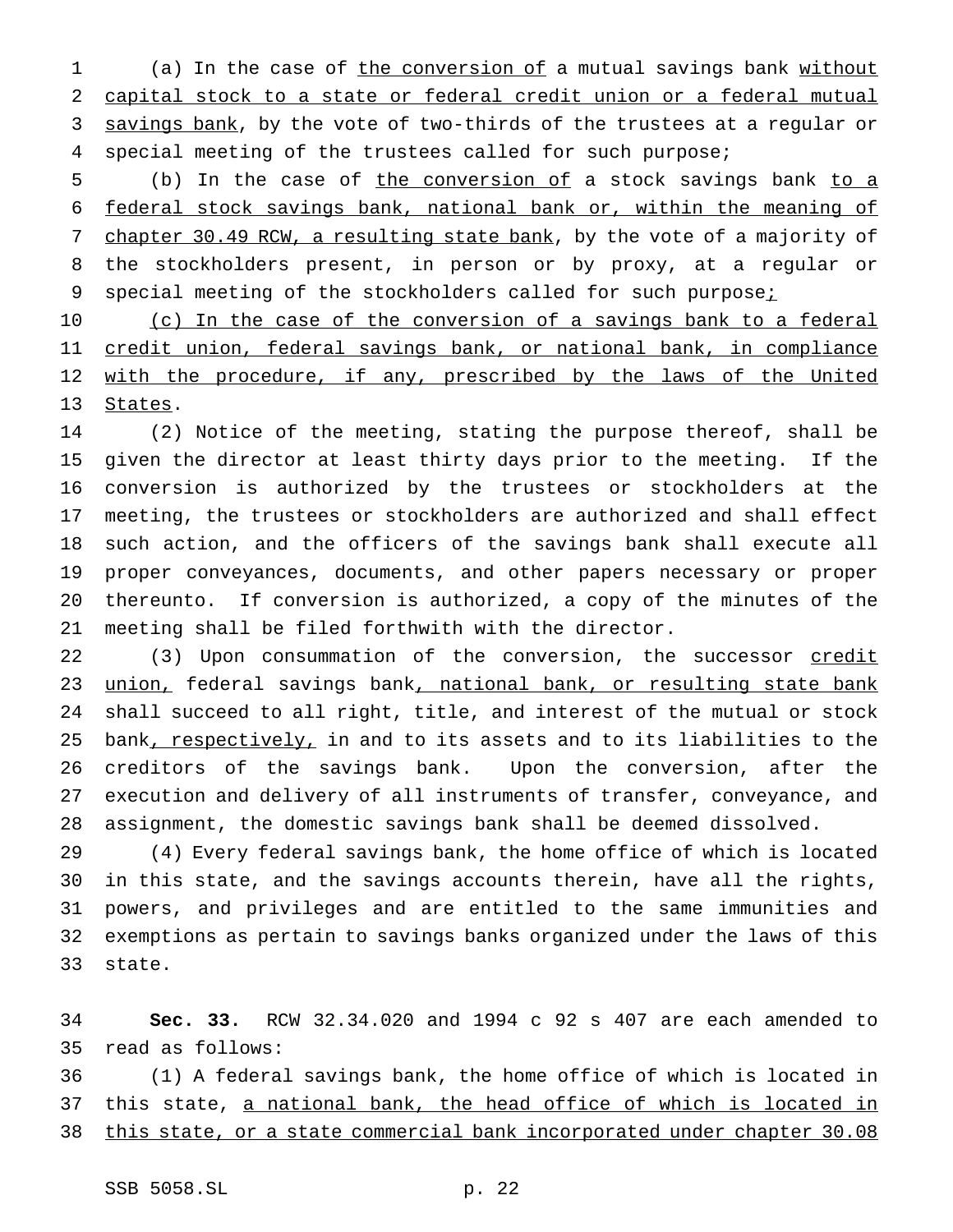1 RCW or resulting under chapter 30.49 RCW may convert itself into a domestic savings bank under this title upon approval by the director. 3 For any such conversion, the federal savings bank, national bank, or 4 state commercial bank shall proceed as provided in this chapter for the conversion of a domestic savings bank into a federal savings bank, national bank, or resulting bank under chapter 30.49 RCW. The conversion shall be effected by the vote of a majority of the members or stockholders present, in person or by proxy, at a regular or special meeting of the members or stockholders called for such purpose.

 (2) Upon consummation of the conversion, the successor domestic savings bank shall succeed to all right, title, and interest of the federal savings bank in and to its assets, and to its liabilities to 13 the creditors of such federal savings bank, national bank, or a state bank.

 NEW SECTION. **Sec. 34.** A new section is added to chapter 32.34 RCW to read as follows:

 (1) The conversion of a stock savings bank to a savings bank without capital stock requires the affirmative vote or written consent of two-thirds of the directors of the savings bank and requires the affirmative vote of two-thirds of the outstanding stock of the savings bank. The conversion shall proceed as prescribed in chapter 32.32 RCW subject to the authority of the director under RCW 32.32.010 and is complete upon the payment into the guaranty fund of the resulting savings bank without capital stock of any surplus remaining after satisfaction of all debts and liabilities of the savings bank, including but not limited to liabilities to dissenting shareholders under RCW 32.34.060.

 (2) Any stock savings bank may provide in its articles of incorporation for a higher percentage of affirmative shareholder votes to approve a conversion to a savings bank without capital stock.

 **Sec. 35.** RCW 32.34.060 and 1994 c 256 s 116 are each amended to read as follows:

 (1) Any holder of shares of a savings bank shall be entitled to receive the value of these shares, as specified in subsection (2) of this section, if (a) the savings bank is voluntarily liquidating, 36 converting to a savings bank without capital stock, being acquired, merging, or consolidating, (b) the shareholder voted, in person or by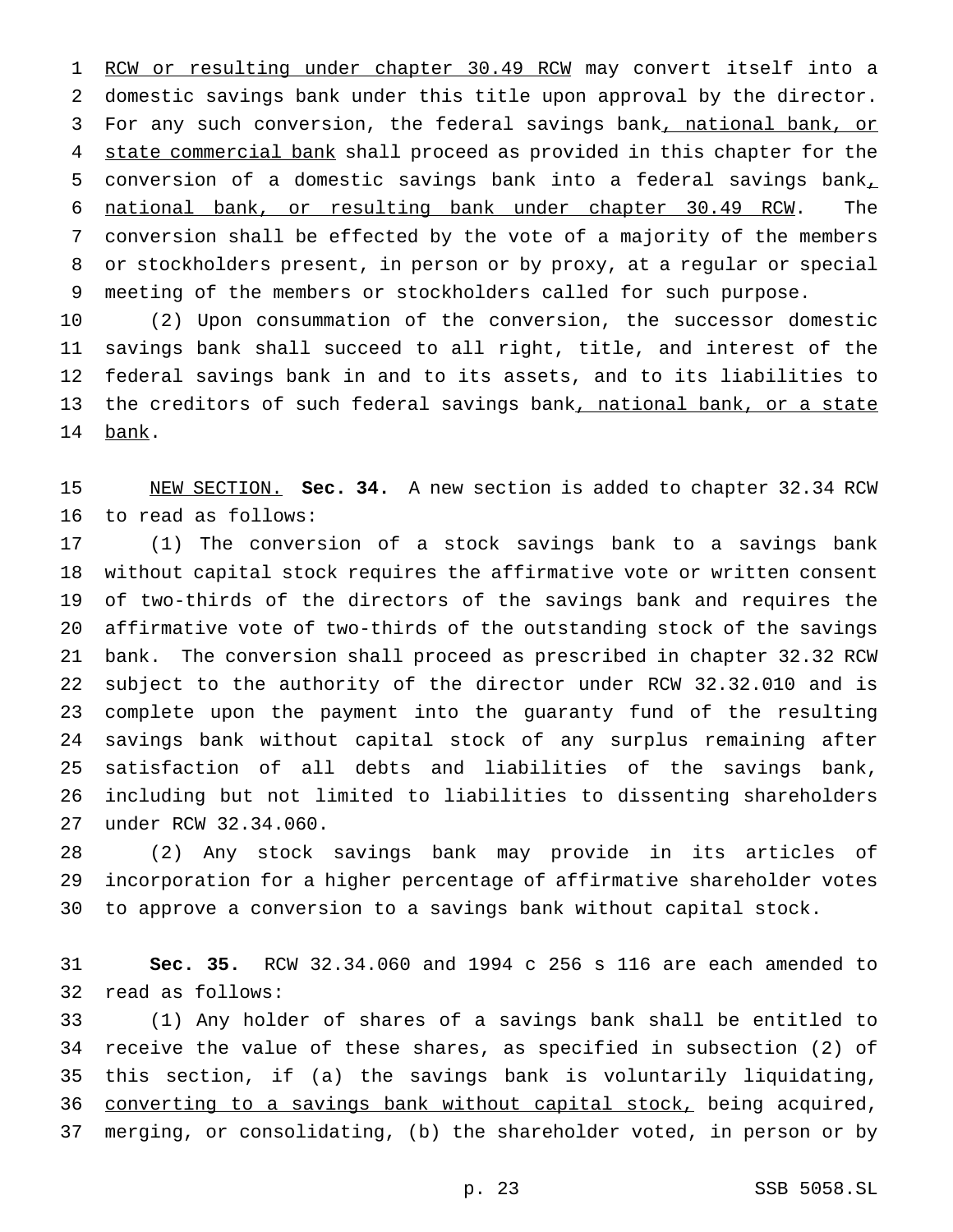proxy, against the liquidation, conversion, acquisition, merger, or consolidation, at a meeting of shareholders called for the purpose of voting on such transaction, and (c) the shareholder delivers a written demand for payment, with the stock certificates, to the savings bank within thirty days after such meeting of shareholders. The value of shares shall be paid in cash, within ten days after the later of the effective date of the transaction or the completion of the appraisal as specified in subsection (2) of this section.

 (2) The value of such shares shall be determined as of the close of business on the business day before the shareholders' meeting at which the shareholder dissented, by three appraisers, one to be selected by the owners of two-thirds of the dissenting shares, one by the board of directors of the institution that will survive the transaction, and the third by the two so chosen. The valuation agreed upon by any two appraisers shall govern. If such appraisal is not completed by the later of the effective date of the transaction or the thirty-fifth day after receipt of the written demand and stock certificates, the director shall cause an appraisal to be made.

 (3) The dissenting shareholders shall bear, on a pro rata basis based on the number of dissenting shares owned, the cost of their appraisal and one-half of the cost of a third appraisal, and the surviving institution shall bear the cost of its appraisal and one-half the cost of the third appraisal. If the director causes an appraisal to be made, the cost of that appraisal shall be borne equally by the dissenting shareholders and the surviving institution, with the dissenting shareholders sharing their half of the cost on a pro rata basis based on the number of dissenting shares owned.

 The institution that is to survive the transaction may fix an amount which it considers to be not more than the fair market value of the shares of a savings bank at the time of the stockholder's meeting approving the transaction, which it will pay dissenting shareholders entitled to payment in cash. The amount due under such accepted offer or under the appraisal shall constitute a debt of the surviving institution.

 NEW SECTION. **Sec. 36.** RCW 32.20.160 and 1955 c 13 s 32.20.160 are each repealed.